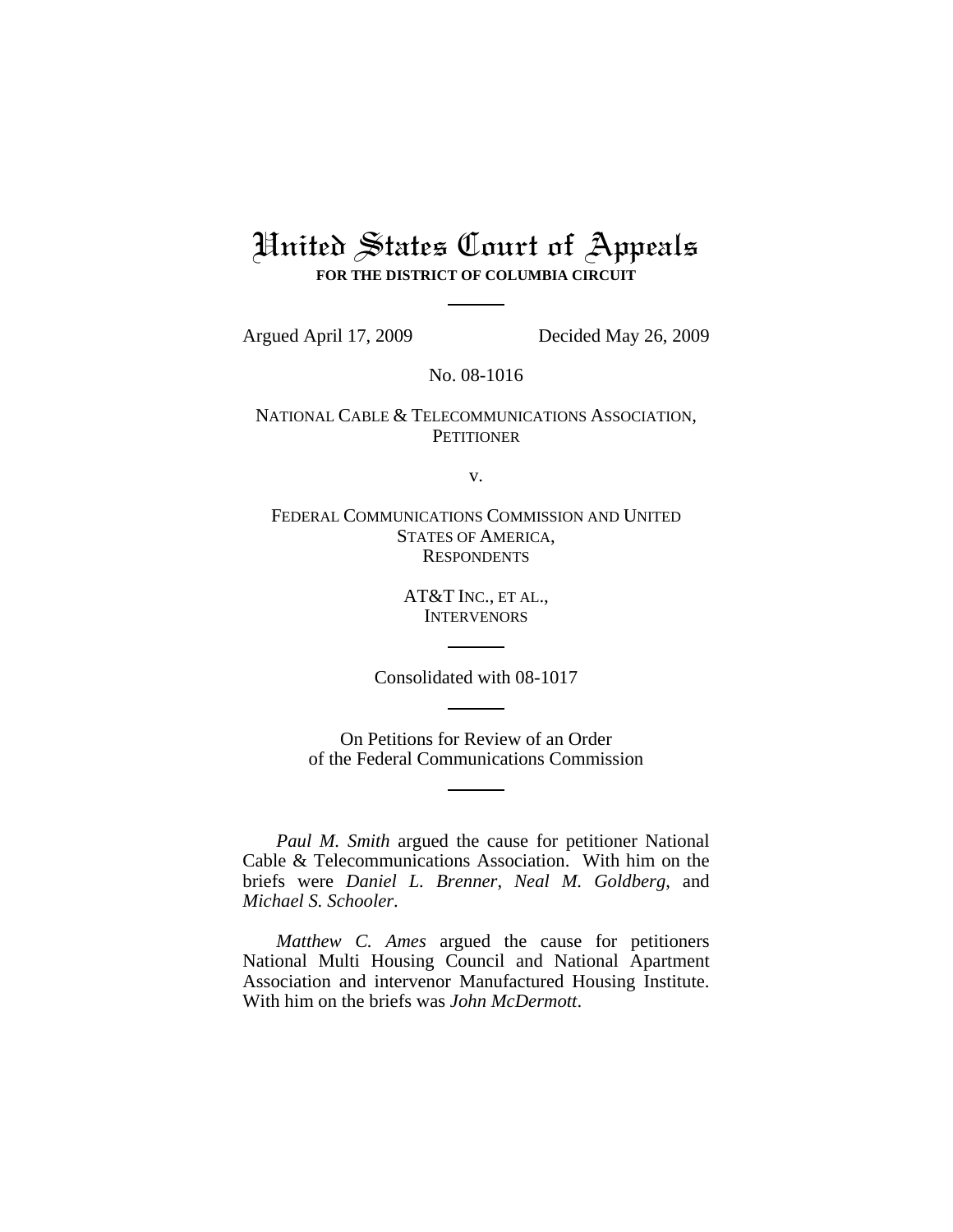*Joel Marcus*, Counsel, Federal Communications Commission, argued the cause for respondent. On the brief were *Matthew B. Berry*, General Counsel, *Joseph R. Palmore*, Deputy General Counsel, *Daniel M. Armstrong*, Associate General Counsel, and *Laurence N. Bourne*, Counsel. *Nancy C. Garrison*, *Catherine G. O'Sullivan*, and *Kristen C. Limarzi*, Attorneys, U.S. Department of Justice, entered appearances.

*Andrew G. McBride* argued the cause for intervenors AT&T Inc., et al. With him on the brief were *Joshua S. Turner*, *David C. Rybicki*, *Gary Phillips*, *Christopher M. Heimann*, *Michael E. Glover*, *Edward Shakin*, *William H. Johnson*, and *Harry F. Cole*.

Before: TATEL and GARLAND, *Circuit Judges*, and SILBERMAN, *Senior Circuit Judge*.

## Opinion for the Court filed by *Circuit Judge* TATEL.

Concurring opinion by *Senior Circuit Judge* SILBERMAN.

 TATEL, *Circuit Judge*: Finding that exclusivity agreements between cable companies and owners of apartment buildings and other multi-unit developments have an anti-competitive effect on the cable market, the Federal Communications Commission banned such contracts. The Commission believes that these deals—which involve a cable company exchanging a valuable service like wiring a building for the exclusive right to provide service to the residents may be regulated under section 628 of the Communications Act as cable company practices that significantly impair the ability of their competitors to deliver programming to consumers. The Commission thus forbade cable operators not only from entering into new exclusivity contracts, but also from enforcing old ones. Petitioners, associations representing cable operators and apartment building owners,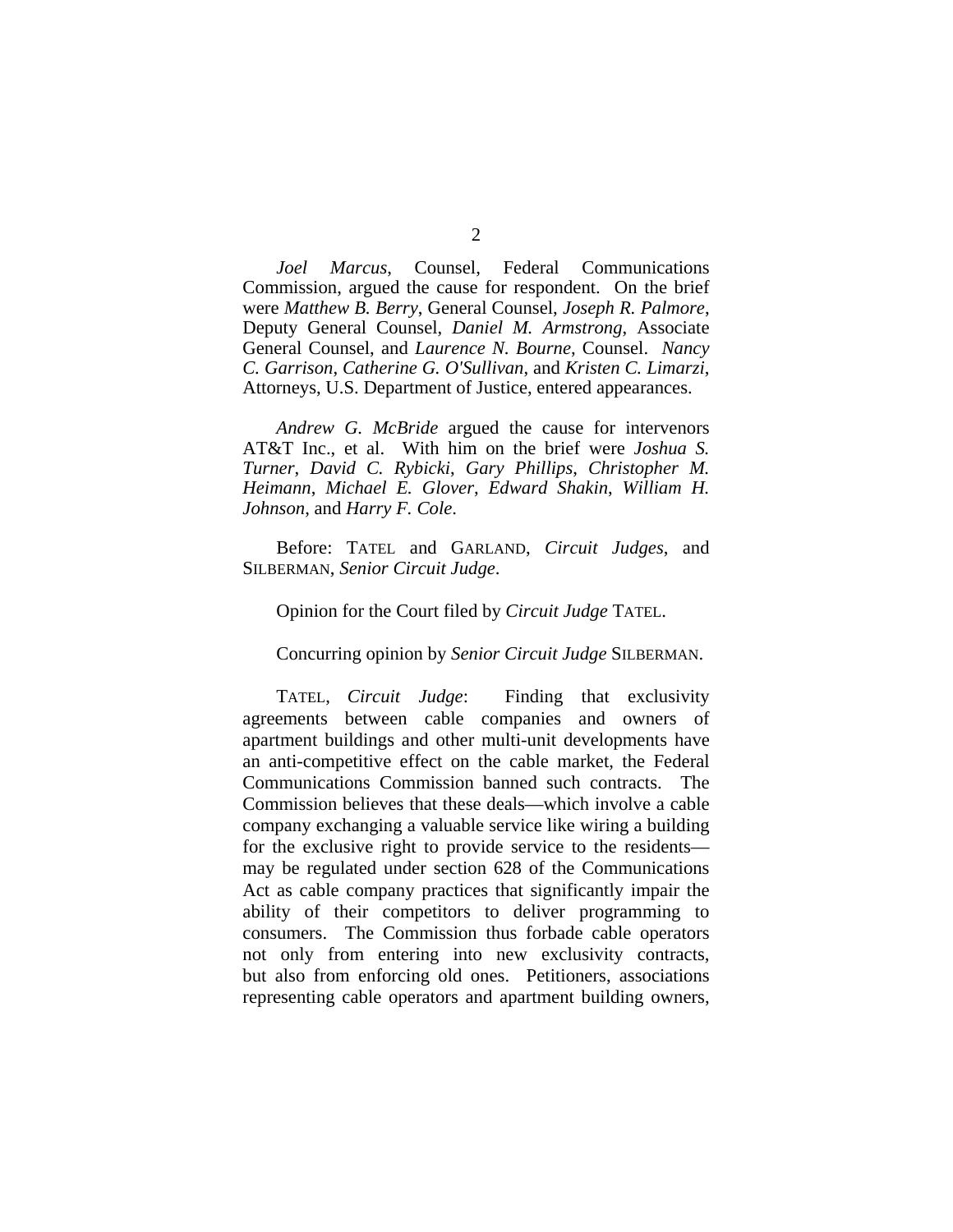argue that the Commission exceeded its statutory authority, arbitrarily departed from precedent, and otherwise violated the Administrative Procedure Act. Having carefully considered the parties' excellent submissions, we disagree and conclude that the Commission acted well within the bounds of both section 628 and general administrative law.

# **I.**

Understanding this controversy requires that we begin by explaining a few unintuitive statutory terms. The provision at issue here, section 628(b) of the Communications Act, makes it unlawful "for a cable operator . . . to engage in unfair methods of competition or unfair or deceptive acts or practices, the purpose or effect of which is to hinder significantly or to prevent any multichannel video programming distributor from providing satellite cable programming or satellite broadcast programming to subscribers or consumers." 47 U.S.C. § 548(b). "Cable operators" are just companies that deliver video programming by cable, like Comcast and Time-Warner. *See* 47 U.S.C. § 522(5)–(7). "Multichannel video programming distributors" (MVPDs) are a broader set of companies that provide video programming to subscribers. MVPDs include not only cable operators like Comcast but also direct broadcast satellite companies like DirecTV. *See* § 522(13). Although "satellite cable programming" and "satellite broadcast programming" differ somewhat—they originate from slightly different kinds of entities, *compare* § 548(i)(1), *and* 47 U.S.C. § 605(d)(1), *with* § 548(i)(3)—both terms essentially refer to programming (i.e., television shows) transmitted to MVPDs via satellite for retransmission to subscribers. For our purposes, the important point about them is this: petitioners nowhere dispute the Commission's finding that "most programming is delivered via satellite" and so falls within one of these two categories. *Exclusive Service Contracts for Provision of Video Services in*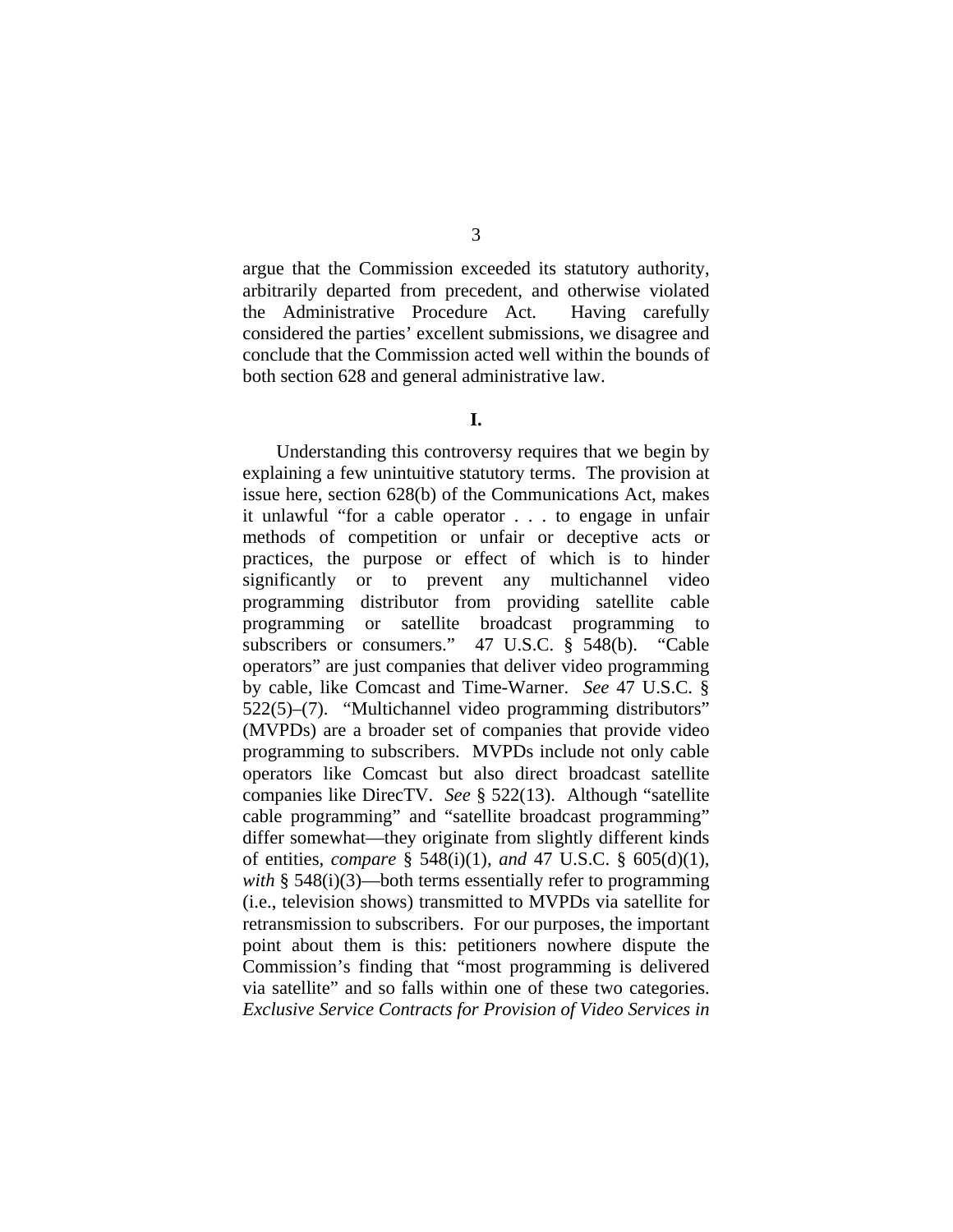*Multiple Dwelling Units and Other Real Estate Developments*  ("*Order*"), 22 F.C.C.R. 20,235, 20,255, ¶ 43 n.132 (2007). Section 628(b)'s plain terms thus prohibit cable company practices with the purpose or effect of preventing competing MVPDs, including other cable companies, from providing the two predominant types of programming to consumers.

 The Commission first considered exclusivity contracts between cable operators and so-called multiple dwelling units (MDUs) as an ancillary part of its "2003 *Inside Wiring Order*." *See In re Telecommunications Services Inside Wiring*, 18 F.C.C.R. 1342, 1366–70, ¶¶ 63–71 (2003). That proceeding primarily concerned the ownership status of certain wiring inside MDUs, and the Commission's order considered some thirteen different issues presented by its new wiring rules. But the Commission also addressed a related issue raised in a separate notice of proposed rulemaking, namely "whether it would be appropriate to cap exclusive contracts to open up MDUs to potential competition on a building-wide or unit-to-unit basis, and, if so, what would represent a reasonable cap." *Id.* at 1366, ¶ 63. Reviewing the evidence then available, the Commission found that there was no "sufficient basis in this record to ban or cap the term of exclusive contracts." *Id.* at 1369, ¶ 68; *see also id.* at 1369–70, ¶¶ 69–71.

 Four years later, the Commission returned to exclusivity contracts in a rulemaking devoted solely to that question. *See Order*, 22 F.C.C.R. at 20,235–64, ¶¶ 1–60. Analyzing the competitive harms and benefits of exclusivity clauses, *see id.* at 20,241–51, ¶¶ 11–29, the Commission this time concluded that "exclusivity clauses cause significant harm to competition and consumers that the record did not reflect at the time of our 2003 Inside Wiring Order," *id.* at 20,248–49, ¶ 26; *see also id.* at 20,249–51, ¶¶ 27–29. And because the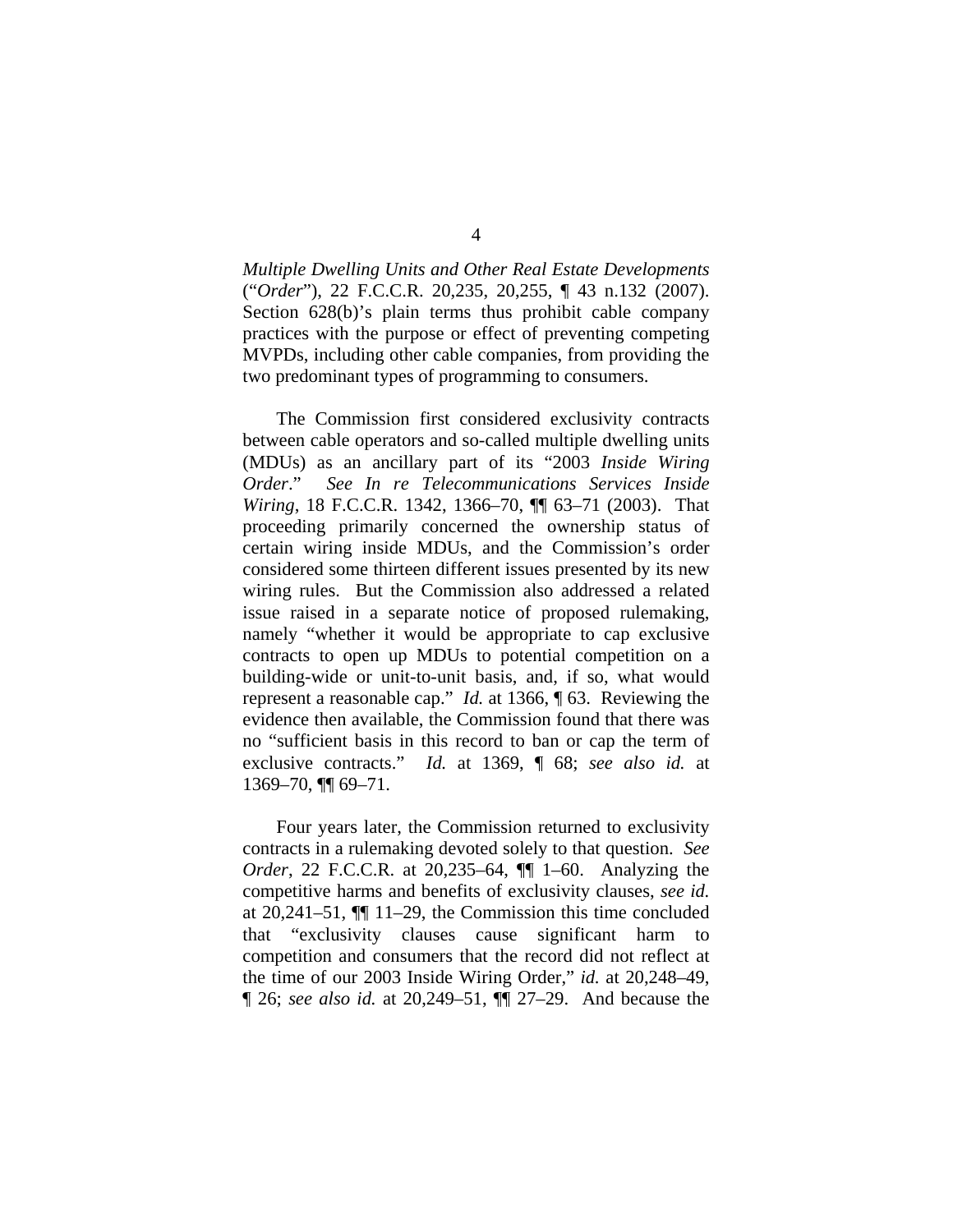Commission found that the record now supports regulation, this time it extensively analyzed its authority to ban such contracts, concluding that both section 628 and its "ancillary authority" empower it to act. *Id*. at 20,254–64, ¶¶ 40–60. The Commission accordingly prohibited cable companies from "enforcing existing exclusivity clauses and executing contracts containing new ones," *id.* at 20,251, ¶ 30, rejecting more limited remedial options, *id.* at 20,251–54, ¶¶ 33–39.

 Petitioners, a cable industry group called the National Cable & Telecommunications Association (NCTA) and a pair of affiliated real estate groups ("real estate petitioners"), find various faults with this regulatory turnabout. They believe that the Commission failed to justify its change in policy and to consider the retroactive effects of its action. They also believe that the Commission ventured into real-estate affairs over which it has no jurisdiction and should have enacted a more limited remedy. But most fundamentally, they believe that the Commission exceeded its section 628 authority in regulating exclusivity deals at all. It is to this question of statutory construction that we first turn.

#### **II.**

Because this issue involves an agency's interpretation of its governing statute, *Chevron*'s familiar framework applies. *Chevron U.S.A. v. Natural Res. Def. Council*, 467 U.S. 837, 842–43 (1984). First, we ask if the statute unambiguously forecloses the agency's interpretation. *E.g.*, *Hazardous Waste Treatment Council v. EPA*, 886 F.2d 355, 361 (D.C. Cir. 1989). If so, we disregard the agency's view and "give effect to the unambiguously expressed intent of Congress." *Chevron*, 467 U.S. at 843. If the statute is ambiguous enough to permit the agency's reading, however, we defer to that interpretation so long as it is reasonable. *E.g.*, *Consumer Elecs. Ass'n v. FCC*, 347 F.3d 291, 299 (D.C. Cir. 2003).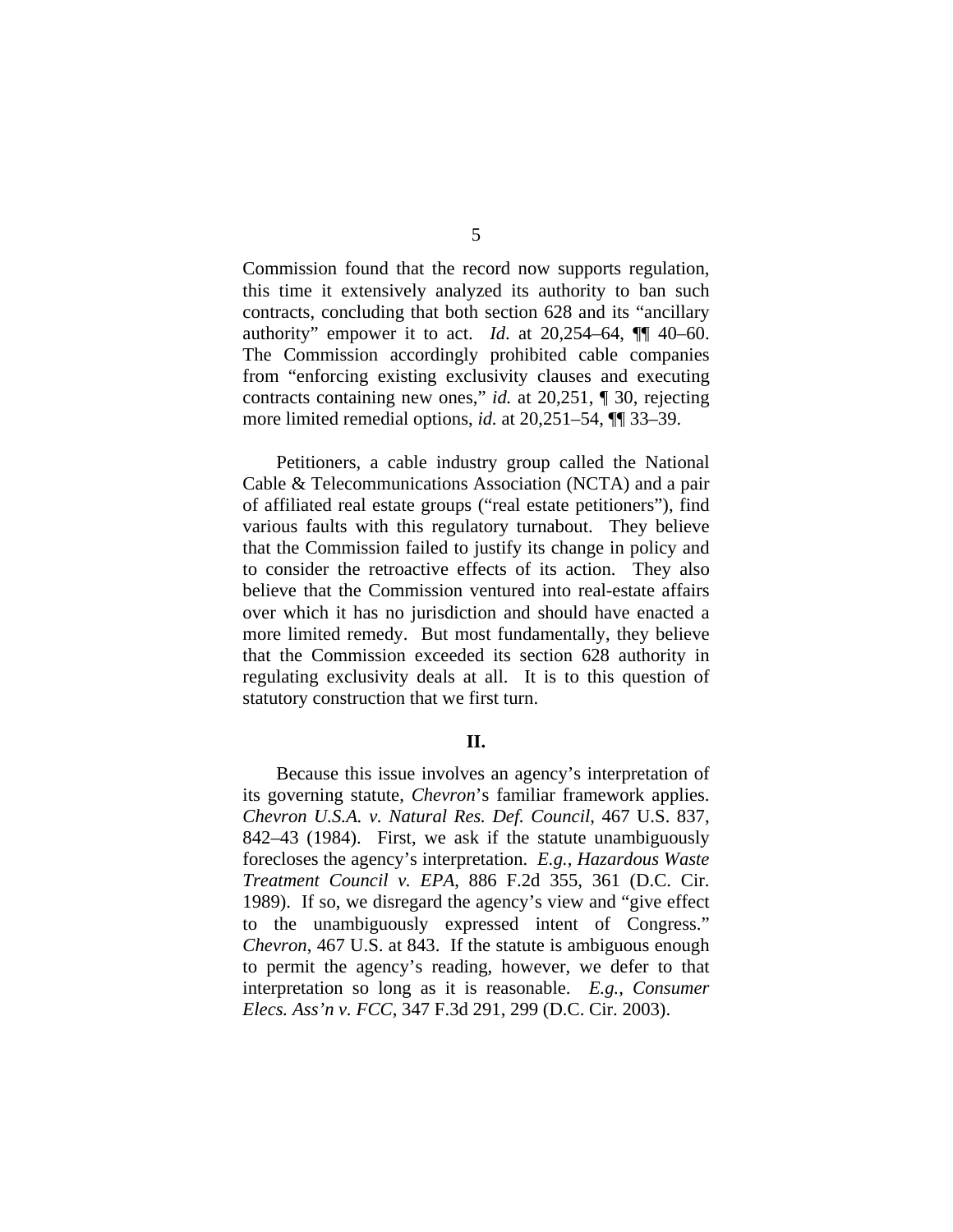Conceding that on a literal reading of the statute exclusivity contracts do have the "effect" of preventing competing MVPDs from "providing satellite cable programming or satellite broadcast programming to subscribers or consumers," § 548(b); *see* Oral Arg. 3:03–3:34, petitioners nonetheless argue that section 628's text, structure, and history demonstrate that it was addressed to a different evil altogether. *Cf. Pharm. Research & Mfrs. of Am. v. Thompson*, 251 F.3d 219, 224 (D.C. Cir. 2001) (using all "traditional tools of statutory interpretation," including "text, structure, purpose, and legislative history," to ascertain Congress's intent at *Chevron* step one). Congress, they argue, was concerned not with barriers to *service* but with practices that prevent cable competitors from obtaining certain kinds of *programming* that the American public wants to watch. Textually, they emphasize Congress's identification of "satellite cable programming" and "satellite broadcast programming" in particular, arguing that the Commission has read these well-defined terms out of the statute. Structurally, they emphasize section 628(c), which directs the Commission to implement subsection (b) with rules and procedures focused on fair dealing between programming vendors and MVPDs, not on anti-competitive barriers to service generally. And for legislative history they cite the bill's sponsor, who intended his legislation to "require[] the cable monopoly to stop refusing to deal, to stop refusing to sell its products to other distributors of television programs," 138 Cong. Rec. H6487, H6533 (Rep. Tauzin), thus addressing his concern that "the hot shows are controlled by cable," *id.* at H6534; *see also id.* at H6533 ("[T]his bill says to the cable industry, 'You have to stop what you have been doing, and that is killing off your competition *by denying it products*.'" (emphasis added)). Petitioners thus argue that in enacting section 628(b), Congress intended to prevent the cable industry from starving its competition of programming—nothing more, nothing less.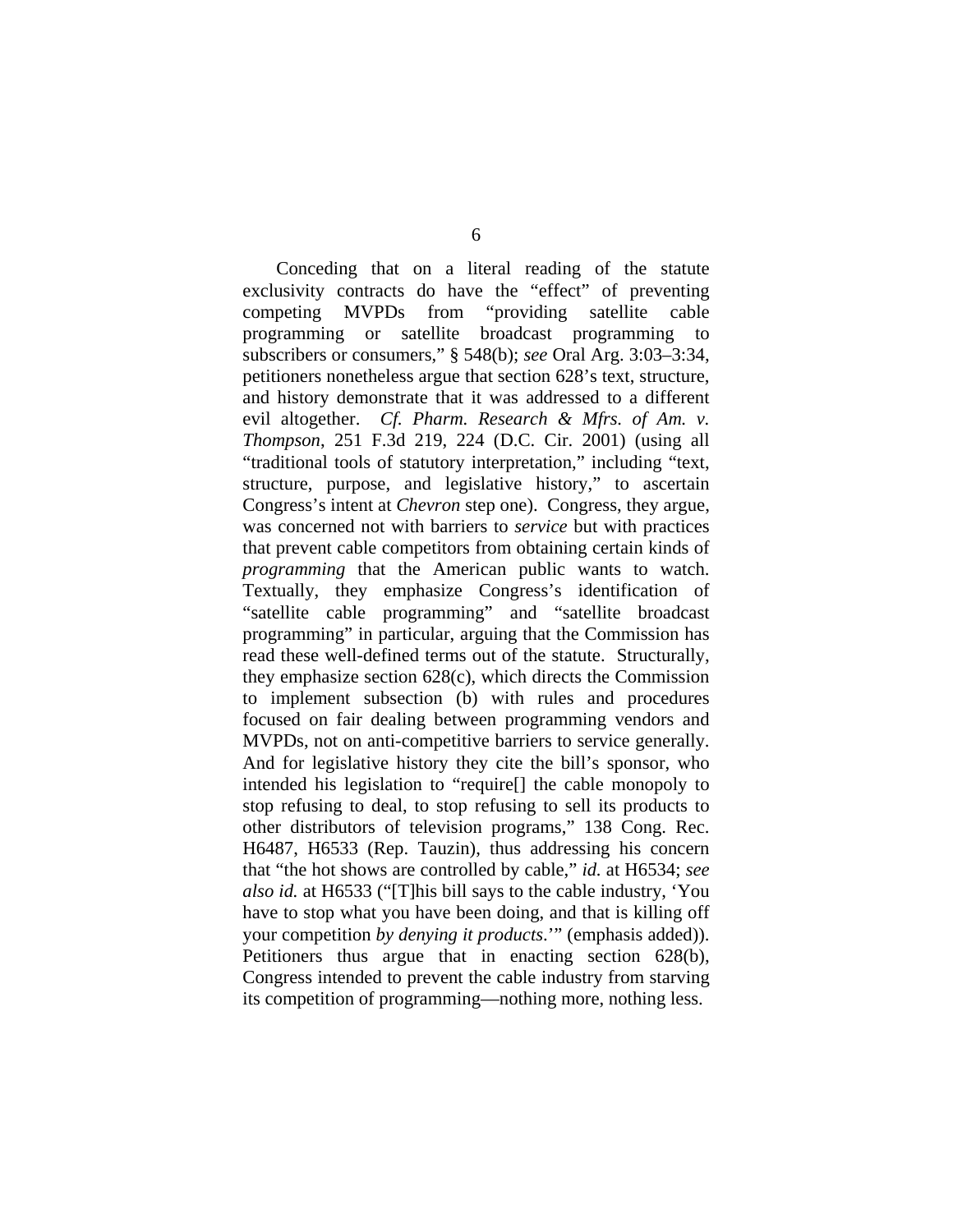For its part, the Commission concedes that Congress's primary purpose in enacting section 628 was indeed to expand competition for programming, not service. But this primary purpose is hardly dispositive, it argues, because "statutory prohibitions often go beyond the principal evil to cover reasonably comparable evils, and it is ultimately the provisions of our laws rather than the principal concerns of our legislators by which we are governed." *Oncale v. Sundowner Offshore Servs., Inc.*, 523 U.S. 75, 79 (1998). Reviewing the same text, structure, and legislative history, the Commission interprets section 628 to permit regulation of exclusive service agreements as an evil that easily falls within the literal terms of the statute and is reasonably comparable to the paradigmatic anti-competitive practices that section 628 specifically targets. *See Order*, 22 F.C.C.R. at 20,254–64,  $\P\P$  40–60. We agree.

 Beginning, "as always, with the plain language of the statute," *Citizens Coal Council v. Norton*, 330 F.3d 478, 482 (D.C. Cir. 2003), we find nothing in section 628 that unambiguously forecloses the Commission's interpretation. What the Commission forbade lies within the literal terms of section 628(b)'s proscription. Indeed, exclusivity agreements have both the proscribed "purpose" and the proscribed "effect"—cable operators execute them precisely so that they can be the sole company serving a building, and as petitioners themselves put it, "if you can't serve a building then you can't deliver satellite cable programming and satellite broadcast programming," Oral Arg. 3:29–3:34.

 To be sure, if Congress specifically intended to forbid practices having an anti-competitive effect on service generally, focusing only on two particular kinds of programming would have been an odd way to accomplish that result. But the existing language would have been an equally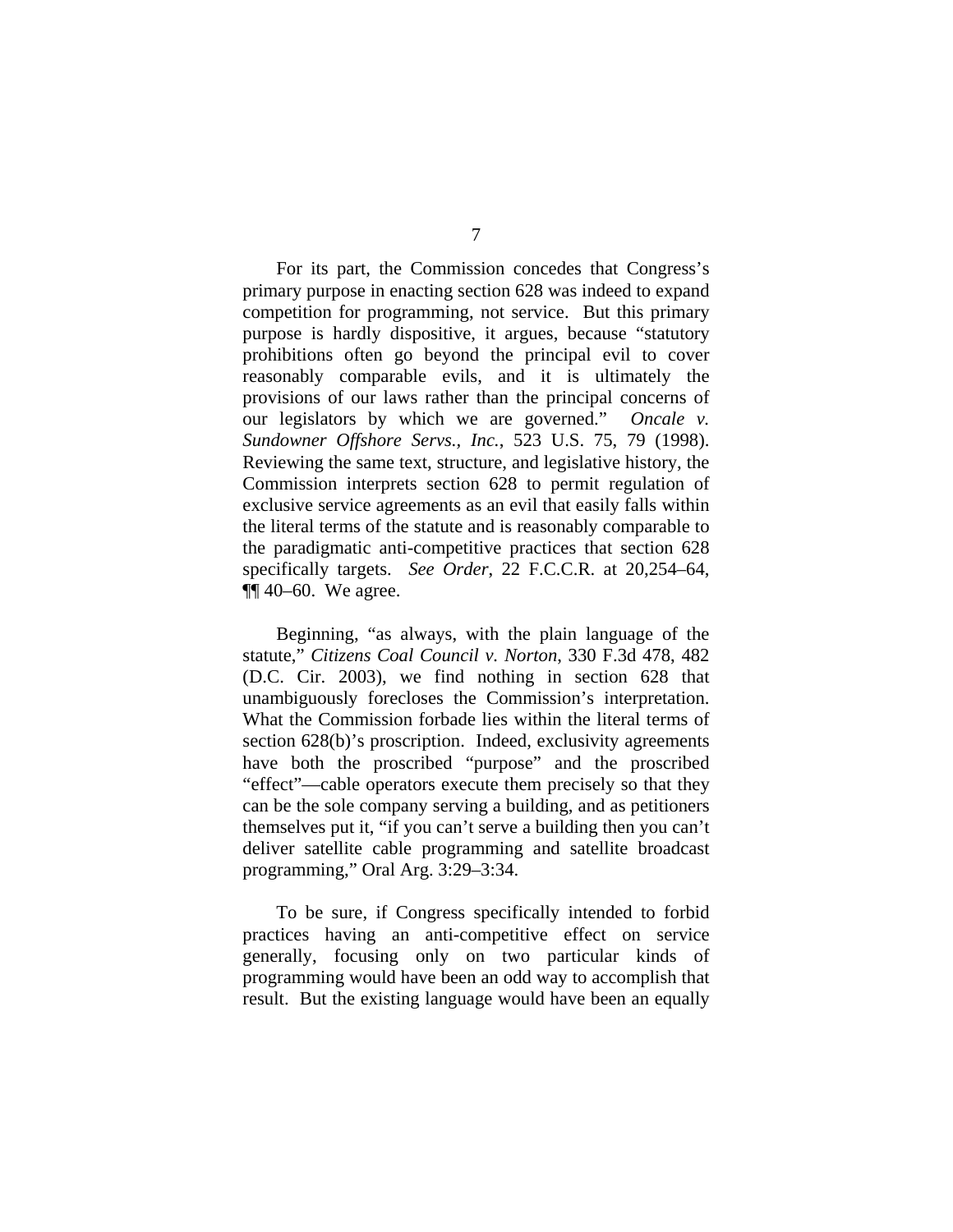odd way of proscribing only unfair dealing between programming vendors and MVPDs (as petitioners submit) because the words Congress chose focus not on practices that prevent MVPDs from *obtaining* satellite cable or satellite broadcast programming, but on practices that prevent them from "providing" that programming "to subscribers or consumers." § 548(b). Mindful that "statutes written in broad, sweeping language should be given broad, sweeping application," *Consumer Elecs.*, 347 F.3d at 298, we note section 628(b)'s broad and sweeping terms, which prohibit practices "the purpose *or effect* of which is to *hinder significantly* or to prevent *any* multichannel video programming distributor from providing satellite cable programming or satellite broadcast programming to subscribers or consumers." § 548(b) (emphasis added). This breadth comports with section 628's express purpose of "promot[ing] the public interest, convenience, and necessity by increasing competition and diversity in the multichannel video programming market," 47 U.S.C. § 548(a). Thus, while the specificity of section 628's references to satellite cable and satellite broadcast programming may reveal the primary evil that Congress had in mind, nothing in the statute unambiguously limits the Commission to regulating anticompetitive practices in the delivery of those kinds of programming by methods addressed to that narrow concern alone. *See Oncale*, 523 U.S. at 79.

 For their structural argument, petitioners emphasize that subsections (c) through (f) of section 628 require regulations, remedies, and procedures uniquely suited to the problem of unfair dealing over television shows between programming vendors controlled by cable and competing MVPDs. *See* § 548(c)–(f). Section 628(c)(2)(C), which requires the Commission to "prohibit practices . . . including exclusive contracts . . . that prevent a multichannel video programming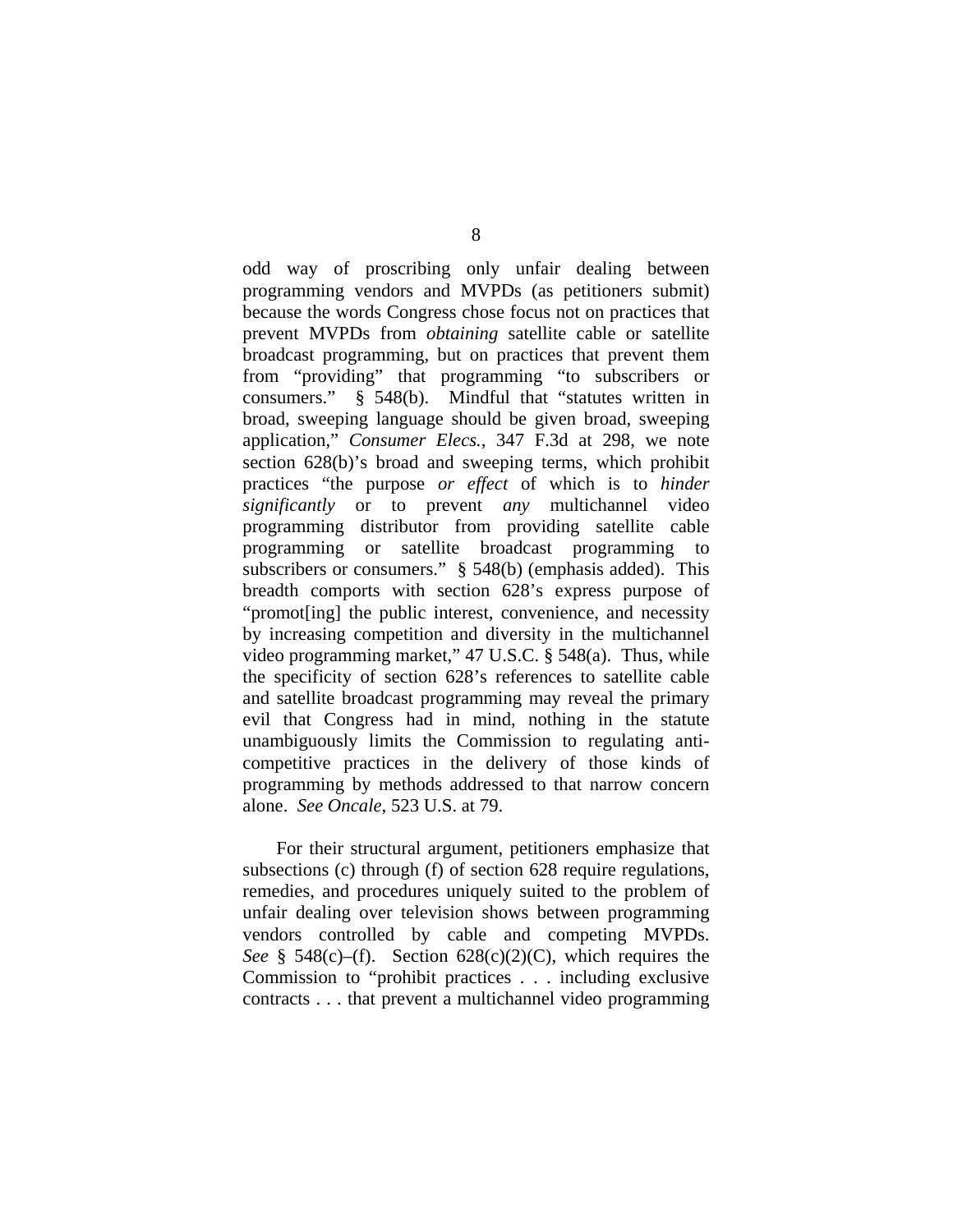distributor from obtaining such programming," well represents this point, *see* § 548(c)(2)(C), as does section  $628(e)(1)$ , which specifically authorizes the Commission to remedy violations by setting "prices, terms, and conditions of sale of programming,"  $\S$  548(e)(1). From this, petitioners infer that the Commission's focus on competition for service rather than programming fits uncomfortably with Congress's focus on programming, not service.

But this structural argument is a double-edged sword, and its second—perhaps, leading—edge cuts sharply against petitioners. By its terms, section 628(c) describes only the "[m]inimum contents of regulations,"  $\S$  548(c)(2), and as the Commission itself noted, Congress's enumeration of specific, required regulations in subsection (c) actually suggests that Congress intended subsection (b)'s generic language to cover a broader field, *see Order*, 22 F.C.C.R. at 20,256, ¶ 44. The Commission's remedial powers similarly extend beyond the kinds of unfair-dealing interventions Congress specifically foresaw. Indeed, instead of limiting the Commission to those powers, Congress broadly authorized the Commission to "prescribe regulations to specify particular conduct that is prohibited by subsection (b),"  $\S$  548(c)(1), to "prescribe regulations to implement this section," § 548(f), and to "order appropriate remedies" including but expressly not limited to the price-setting option,  $\S$  548(e)(1)–(2). Ultimately, then, our view of section 628's structure mirrors our view of its text: Congress had a particular manifestation of a problem in mind, but in no way expressed an unambiguous intent to limit the Commission's power solely to that version of the problem.

 Petitioners' legislative history argument suffers from the same deficiency. Although they point to considerable evidence that Congress was specifically concerned with unfair dealing over programming, they offer no evidence from the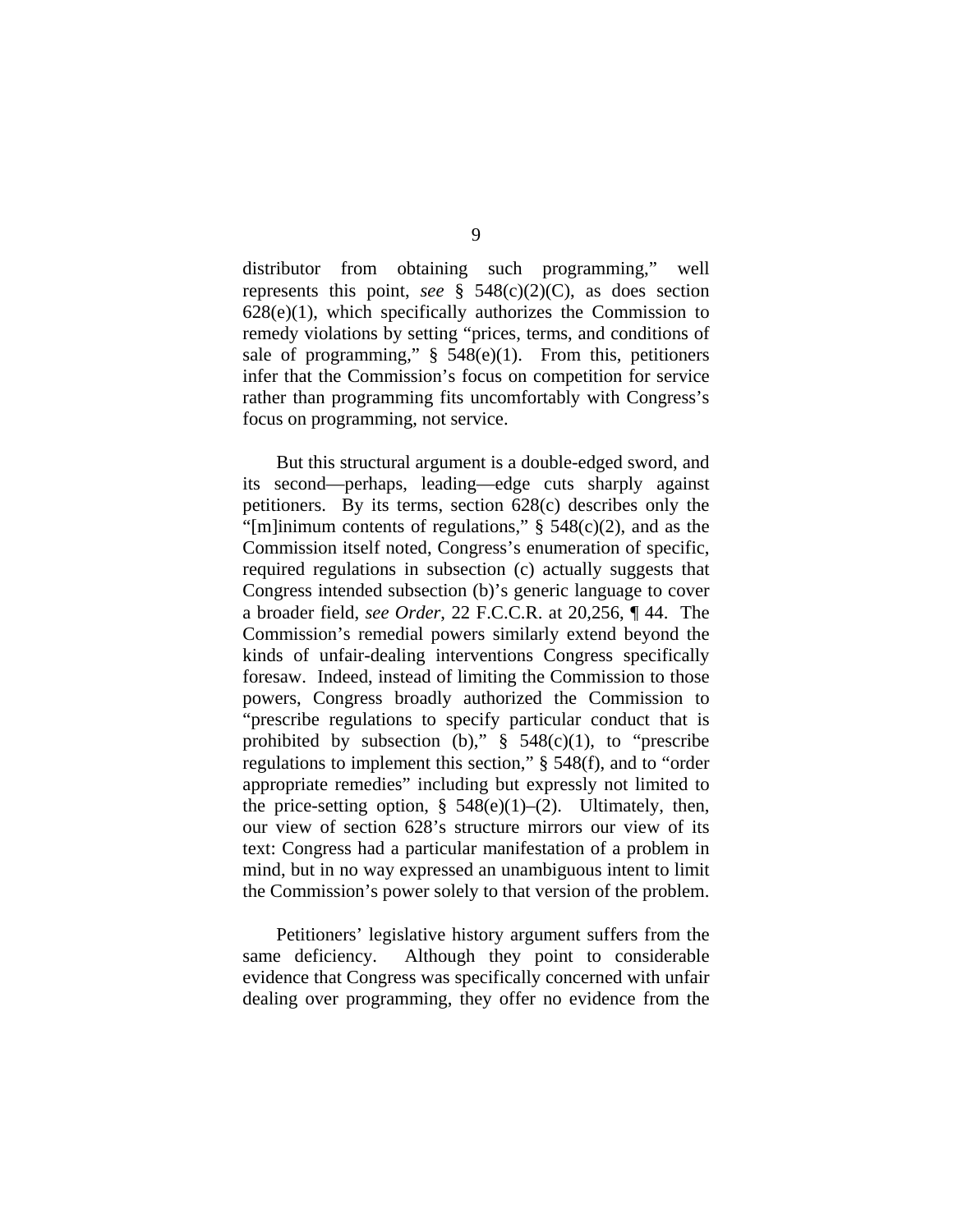legislative record to show that Congress chose its language so as to limit the Commission solely to that particular abuse of market power. True, Representative Tauzin introduced this legislation to "say[] to the cable industry, 'You have to stop . . . killing off your competition by denying it products,'" 138 Cong. Rec. H6487, H6533 (Rep. Tauzin), but the principal concern of one congressman helps little in locating the limits of the language chosen by all members of both houses. *See Oncale*, 523 U.S. at 79 ("[I]t is ultimately the provisions of our laws rather than the principal concerns of our legislators by which we are governed."). Nor is the legislative history one-sided: the House of Representatives preferred section 628(b)'s broad language to another contemporaneous suggestion expressly limited to unreasonable refusals to deal. *See* H.R. 1303, 102d Cong. § 8 (1992). Thus, even if legislative history could carry petitioners all the way from statutory language that literally authorizes the Commission's action to the proposition that the statute unambiguously forecloses the agency's view, *this*  legislative history cannot.

 Petitioners counter with an insightful hypothetical. Suppose the statute replaced the terms "satellite cable programming or satellite broadcast programming" with "Spanish-language programming." Could the Commission still forbid exclusivity contracts by reasoning that "if competitors can't serve a building, they can't provide Telemundo"? If so, petitioners have raised the specter of a statutory grant without bounds, for one would be hard pressed to imagine any cable industry practice not having at least a marginal effect on competitors' ability to provide particular kinds of programming.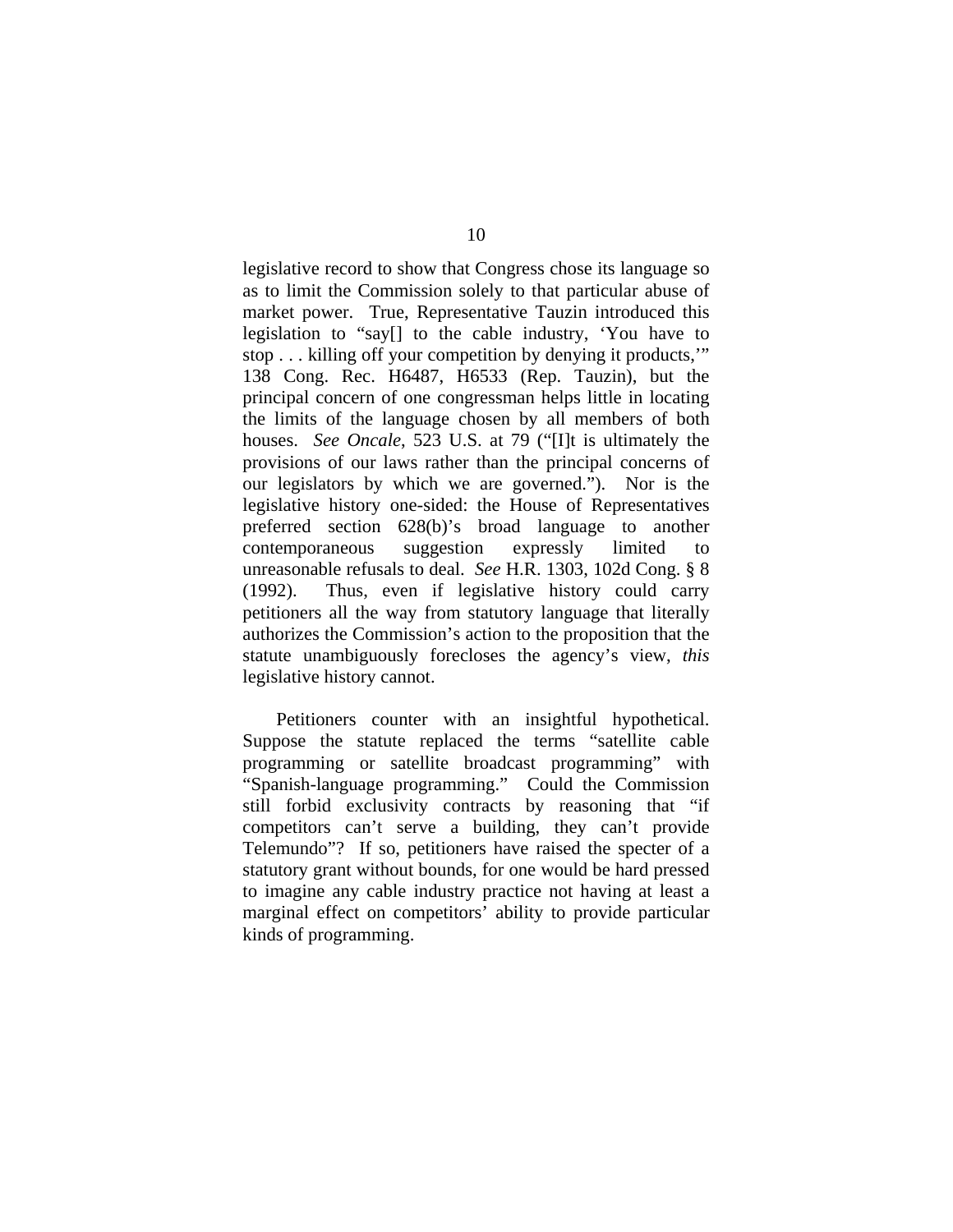We think this apparent overbreadth argument is best analyzed at *Chevron* step two—as claiming, in effect, that although the statute does not unambiguously limit the kinds of practices that the Commission may regulate as having the proscribed "effect," the Commission might still act unreasonably by extrapolating from a narrow effect (i.e., an effect on Spanish TV) to any practice causing it, however removed (i.e., TV service generally). That argument has merit as far as it goes: in proscribing an overbroad set of practices with the statutorily identified effect, an agency might stray so far from the paradigm case as to render its interpretation unreasonable, arbitrary, or capricious. *See, e.g.*, *AFL-CIO v. Chao*, 409 F.3d 377, 384 (D.C. Cir. 2005) ("[W]hatever ambiguity may exist cannot render nugatory restrictions that Congress has imposed."). That said, the argument just doesn't go very far in this case. Petitioners' hypothetical derives whatever force it has from the fact that Spanish-language programming would rightly be understood as a niche—a fact that would lend special force to the view that the Commission, in regulating all service as affecting Spanish programming, was taking unreasonably overbroad action to achieve an objective Congress never intended to authorize. But satellite programming is hardly a niche. Indeed, petitioners nowhere dispute that it encompasses "most programming," *Order*, 22 F.C.C.R. at 20,255, ¶ 43 n.132. Thus, in regulating exclusivity deals as having the purpose or effect of hindering delivery of these kinds of programming, the Commission barely reached beyond the paradigm case at all. In this regard, we think it noteworthy that among the many narrower remedies commenters suggested, not one urged the Commission to modify its rule so as to ban exclusivity deals only to the extent they affect satellite cable or satellite broadcast programming alone.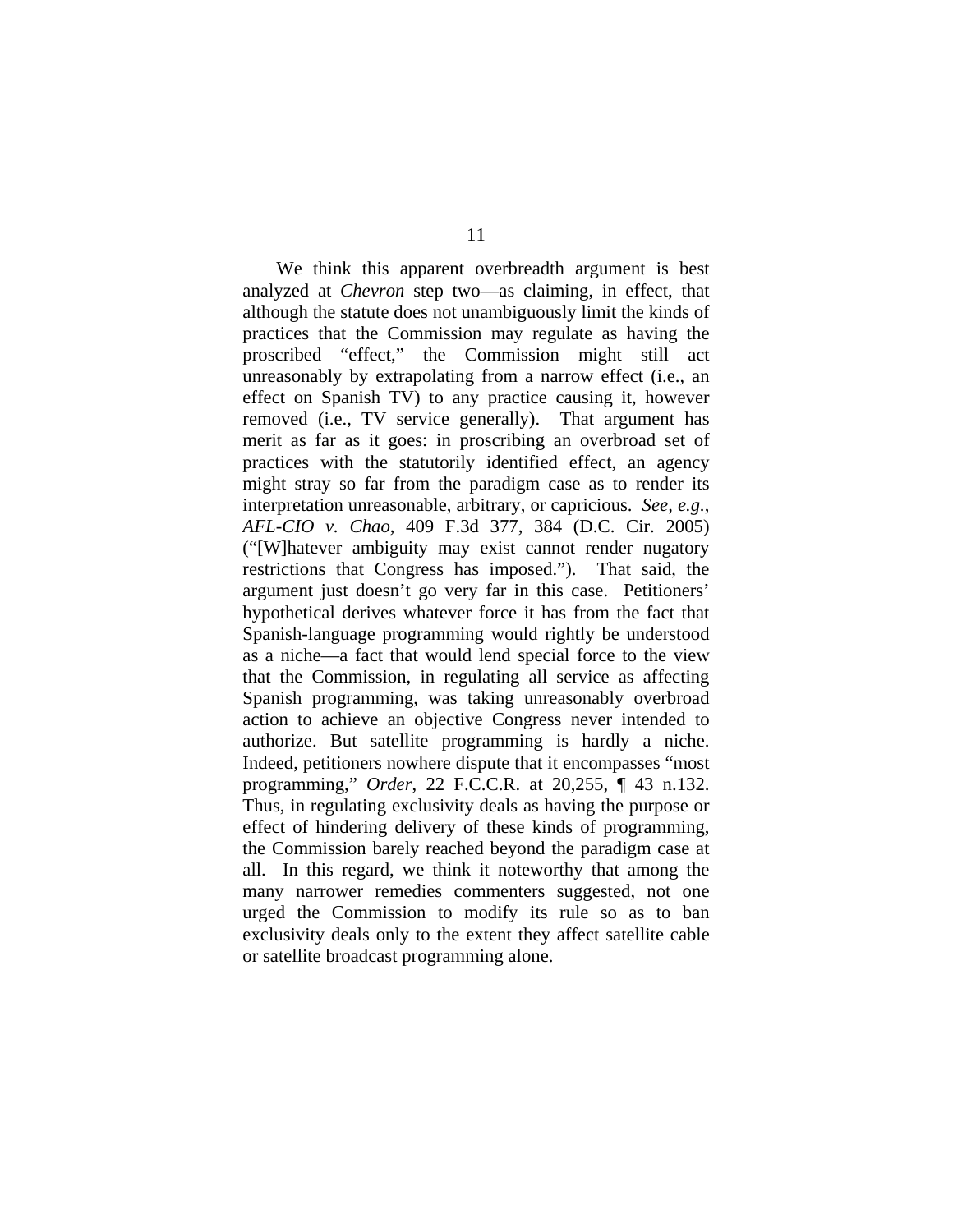In the end, petitioners are unable to satisfy their heavy burden. To prevail at *Chevron* step one, they must show that section 628(b) is unambiguously limited to Congress's principal concern with unfair program hoarding. Because Section 628's actual words reach the behavior the Commission prohibited, petitioners are left to argue "that the Commission relies almost entirely on a literal reading of the statutory language—not the most damning criticism when it comes to statutory interpretation." *Consumer Elecs.*, 347 F.3d at 297 (internal quotation marks and citation omitted). And while the statute's text, structure, and history do support the proposition that Congress was, in fact, principally concerned with program hoarding, none suggests that Congress chose its language to limit the Commission to regulating that evil alone. Indeed, having employed all available tools of statutory construction, we find little that suggests any congressional intent to limit section 628(b) to competition for programming, and so are unable to conclude that a reading literally permitted is nonetheless unambiguously foreclosed. At the very best, petitioners have demonstrated some ambiguity as to whether Congress intended to allow regulation of exclusivity contracts along with unfair dealing over programming—ambiguity the Commission reasonably resolved in favor of its own interpretation. Thus, concluding that section 628(b) authorizes the Commission's action, we needn't consider the Commission's ancillary authority.

 Real estate petitioners' separate attack on the Commission's authority has little merit. They argue that the exclusivity ban impermissibly regulates the real estate industry, which lies outside the Commission's jurisdiction. The terms of the challenged prohibition apply only to cable companies, however, and they neither require nor prohibit any action by MDUs. *See Order*, 22 F.C.C.R. at 20,253, ¶ 37 ("We merely prohibit the enforcement of existing exclusivity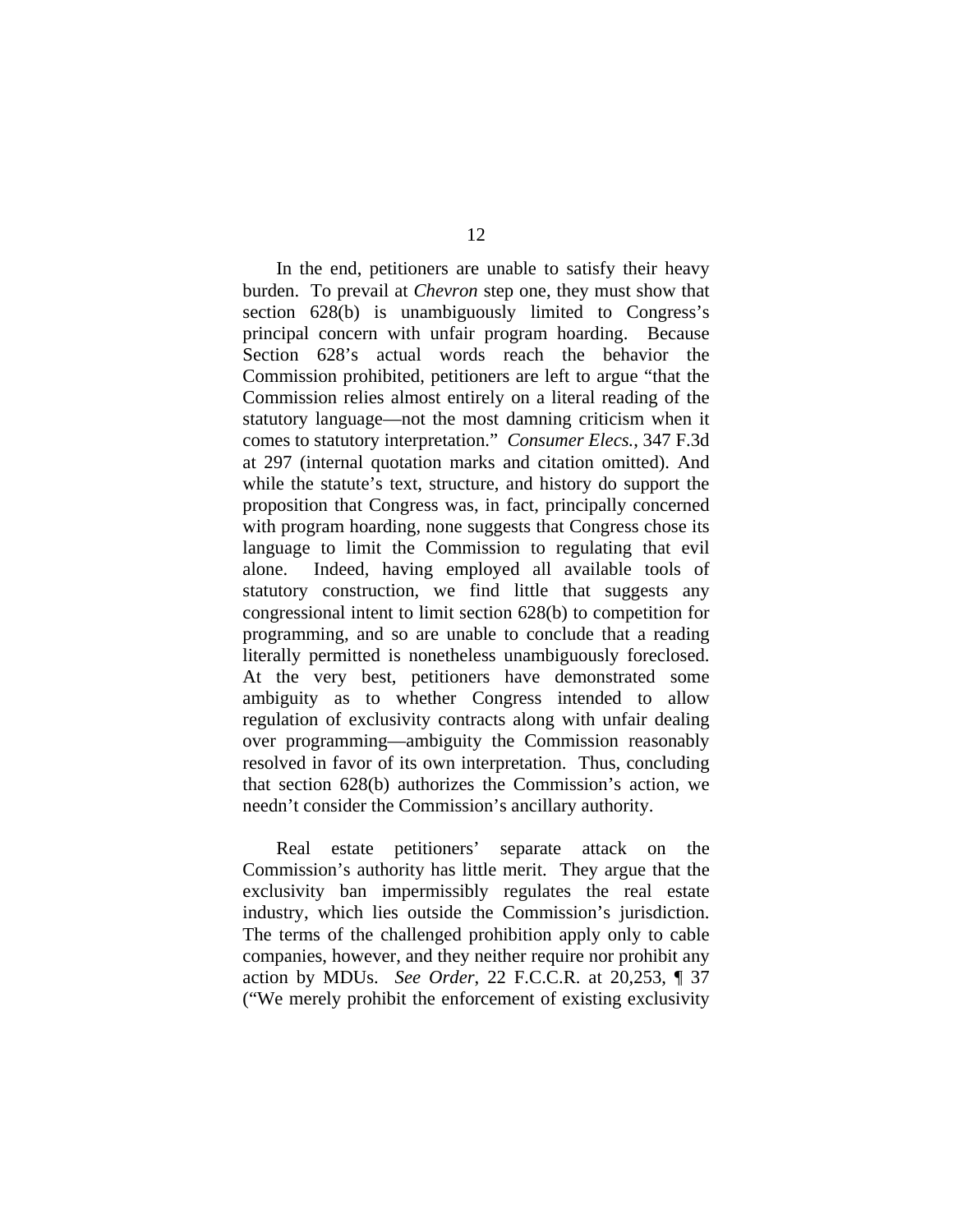clauses and the execution of new ones *by cable operators*." (emphasis added)). As we have emphasized, "no canon of administrative law requires us to view the regulatory scope of agency actions in terms of their practical or even foreseeable effects." *Cable & Wireless, P.L.C. v. FCC*, 166 F.3d 1224, 1230 (D.C. Cir. 1999). The alternative is untenable, as most every agency action has relatively immediate effects for parties beyond those directly subject to regulation. For just one example, no one questions the Commission's jurisdiction to promulgate the 2003 *Inside Wiring Order* even though it dealt with myriad issues affecting the MDU industry, including such critical minutiae as whether wiring behind sheet rock is "physically inaccessible" and so must be opened to competing providers. 18 F.C.C.R. at  $1362-62$ ,  $\P\P$  48–53; *see also Nat'l Cable & Telecomm. Ass'n v. FCC*, No. 07- 1356, 2008 WL 4808911, at \*1 (D.C. Cir. Oct. 23, 2008). "Approximately 30 percent of Americans live in MDUs, and their numbers are growing." *Order*, 22 F.C.C.R. at 20,235, ¶ 1. We decline to put issues relating to their cable service outside the Commission's authority simply because those issues also matter to their landlords.

#### **III.**

For their primary APA claim, petitioners argue that in deciding "to bar [exclusivity contracts] now, after affirmatively permitting them in 2003," the Commission failed to explain its change of heart and thus acted arbitrarily and capriciously. NCTA Opening Br. 28. Of course, "it is axiomatic that agency action must either be consistent with prior action or offer a reasoned basis for its departure from precedent." *Williams Gas Processing Gulf Coast Co. v. FERC*, 475 F.3d 319, 326 (D.C. Cir. 2006) (internal quotation marks and brackets omitted). Yet it is equally axiomatic that an agency is free to change its mind so long as it supplies "a reasoned analysis," *Motor Vehicle Mfrs. Ass'n of the United*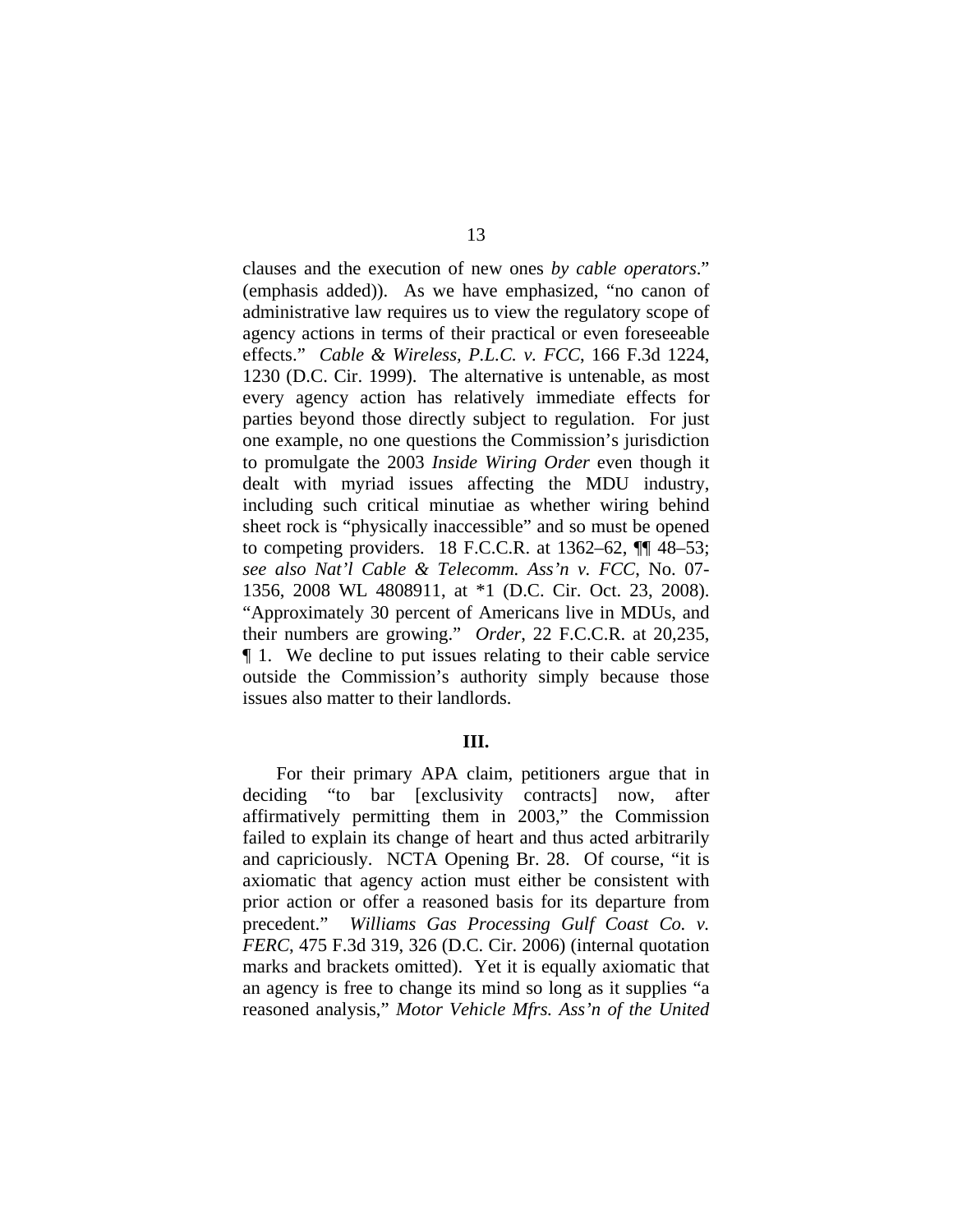*States v. State Farm Mut. Auto. Ins. Co.*, 463 U.S. 29, 57 (1983) (internal quotation marks omitted), showing that "prior policies and standards are being deliberately changed, not casually ignored," *Greater Boston Television Corp. v. FCC*, 444 F.2d 841, 852 (D.C. Cir. 1970) (Leventhal, J.); *see also FCC v. Fox Television Stations, Inc.*, 129 S. Ct. 1800, 1811 (2009) ("[T]he requirement that an agency provide reasoned explanation for its action would ordinarily demand that it display awareness that it is changing position."). Petitioners believe that the Commission has neither reasonably disavowed the logic of the 2003 *Inside Wiring Order* nor explained how that logic could fail to produce the same outcome on the record now presented. Finding the Commission's extensive discussion of its change in approach more than equal to our forgiving standard of review, we disagree.

 Petitioners' argument begins with a substantial overreading of the 2003 *Inside Wiring Order*. Taking a few preferred sentences out of context, they argue that the Commission committed itself to an express logic: where cable already faces increasingly effective competition, it is inappropriate to interfere with exclusivity contracts. And since competition continued to increase between 2003 and 2007, petitioners argue, the Commission's own logic bars it from acting differently now.

 To be sure, as petitioners emphasize, the 2003 *Inside Wiring Order* does conclude with the following two sentences: "We note that competition in the MDU market is improving, even with the existence of exclusive contracts. Accordingly, we decline to intervene." 18 F.C.C.R. at 1370, ¶ 71. But context matters, and here it makes clear that petitioners have confused a mere contributing factor with a sufficient condition. The uncited portions of that same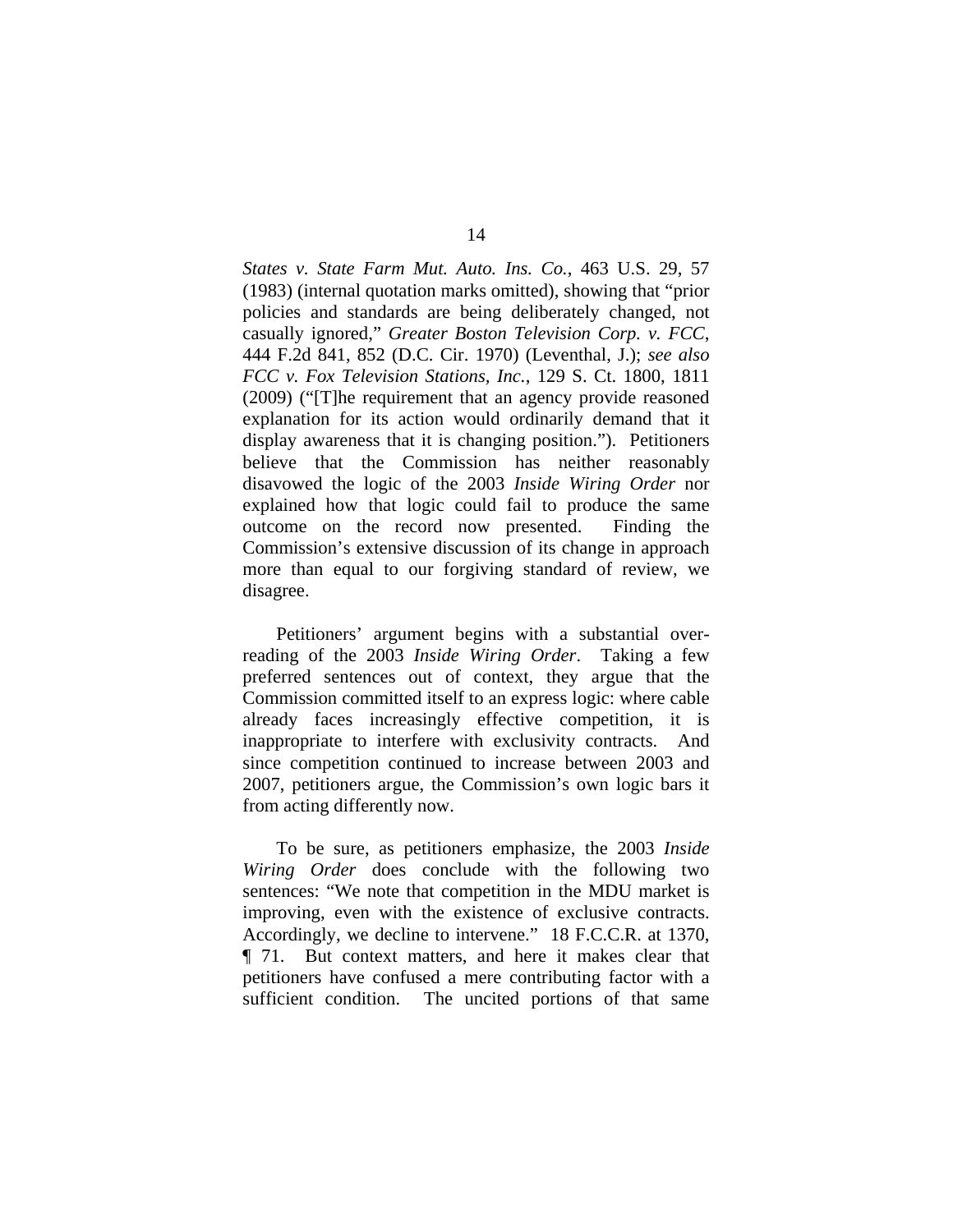paragraph note that commenters "identified both procompetitive and anti-competitive aspects of exclusive contracts," and that the Commission was unable to "state, *based on the record*, that exclusive contracts [were] predominantly anti-competitive." *Id.* (emphasis added). Indeed, reading the four short paragraphs the Commission devoted to the issue in their entirety, we think it quite clear that the Commission based its unwillingness to intervene in 2003 primarily on the absence of a sufficient record. *See id*. at 1369, ¶ 68 ("[W]e do not find a sufficient basis in this record to ban or cap the term of exclusive contracts."); *id.* at 1369, ¶ 69 ("The record does not indicate the extent to which exclusive contracts have been utilized . . . ."); *id.* at 1369, ¶ 70 ("[T]he current record is insufficient to justify governmentsanctioned caps of any length . . . ."); *id.* at 1370, ¶ 71 ("[T]he record does not support a prohibition on exclusive contracts . . . ."). In short, the Commission acknowledged in its 2003 *Inside Wiring Order* that exclusivity contracts could either foster competition over entire buildings or foil competition over individual units, and that decision indicates only that the record then available was insufficient to resolve this question. Contrary to petitioners' claim, nothing about this logic commits the Commission to abstaining from regulation whenever competition is increasing—one could easily imagine that, however much competition improved despite exclusivity agreements, it would have improved more without them.

 Conversely, petitioners give the Commission far too little credit for its extensive analysis of this issue in the order before us today. Rather than merely observing, as it did in 2003, that exclusivity agreements could theoretically have both pro-competitive and anti-competitive effects, in 2007 the Commission extensively analyzed the question, *see Order*, 22 F.C.C.R. at 20,243–51, ¶¶ 16–29, and concluded that "the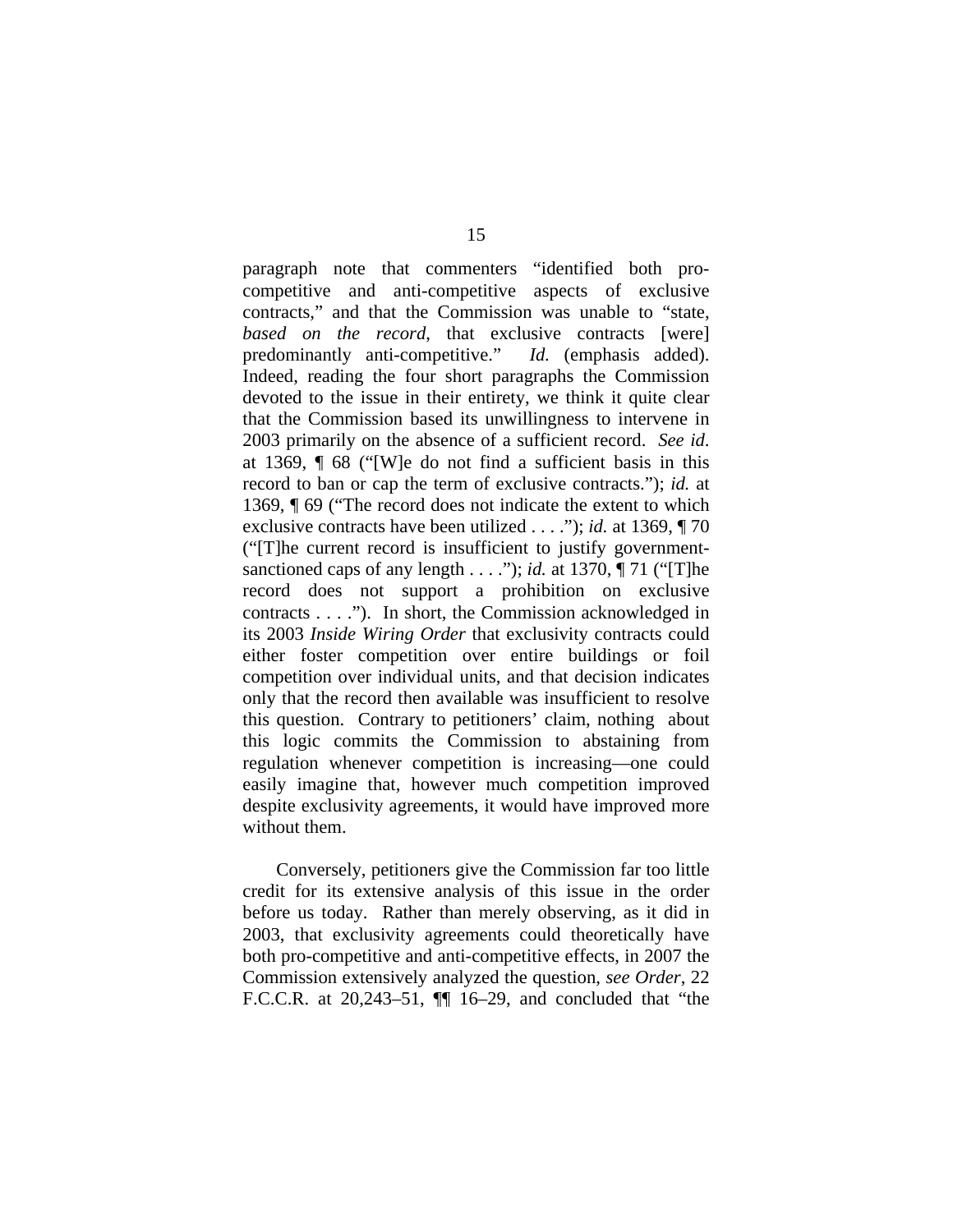harms significantly outweigh the benefits in ways they did not at the time of the Commission's 2003 *Inside Wiring Order*." *Id.* at 20,243,  $\P$  16. The Commission found that exclusivity agreements would likely raise prices, limit access to certain programming, and delay deployment of fiber optic and broadband technologies. *Id.* at 20,244–46, ¶¶ 17–20. It placed particular emphasis on so-called "triple play"—where phone or cable companies use modern wiring to provide video, telephone, and internet service as a bundled package. Such packages are uniquely relevant, as they represent a highly effective form of competition between large, preexisting companies that has expanded since the 2003 *Inside Wiring Order*. *Id.* at 20,245–46, ¶¶ 19–21. The Commission found that triple play competition between phone and cable providers lowers prices, spurs deployment of advanced technology, and facilitates efficiency and simplicity in the market. *Id.* If the incumbent has exclusive rights to video service, however, then competitors will be unable to offer a bundle, thus inhibiting new entry and denying consumers the competitive and efficiency benefits of triple play. *Id.* at 20,246, ¶ 21. "These harms to consumers are greater than they were several years ago," the Commission found, because in 2003 "new entry by [phone companies] had not yet begun on a large scale, the recent increase in fiber construction had not yet materialized, and the popularity of triple play was unproven." *Id.* at 20,245, ¶ 19.

 Moreover, the Commission fully considered contrary comments. Specifically, it acknowledged the view that exclusivity contracts might spur investment by allowing cable operators some certainty that they could recoup their sunk costs, or might enable MDU residents to pool their bargaining power and thus extract cable company concessions. *Id.* at 20,247–48, ¶¶ 24–25. In the end, however, the Commission meticulously rejected these arguments as unpersuasive,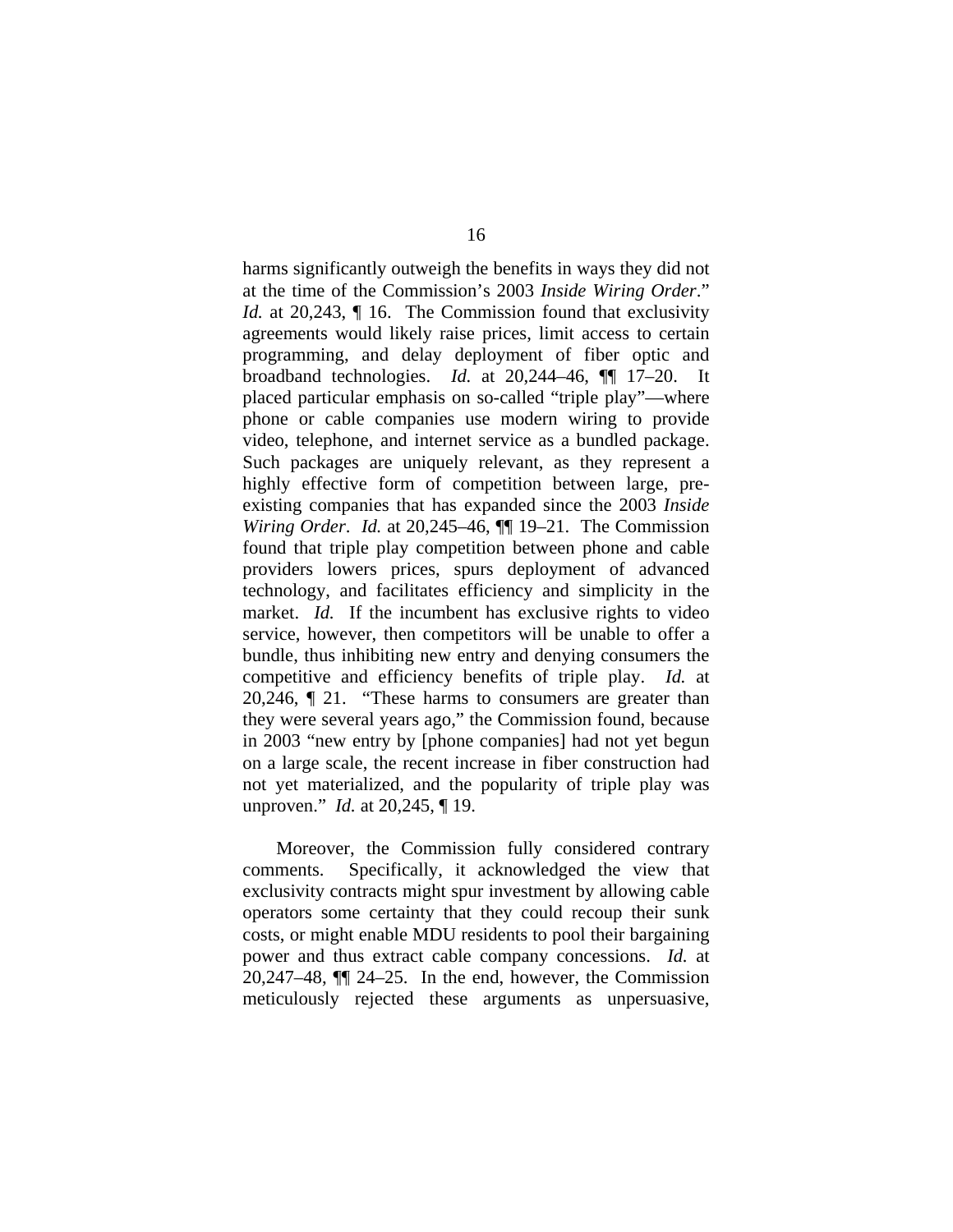finding that the interests of MDU owners would not always align with those of the residents, that agreements may have been signed before competition even existed, and that, for many other reasons, the record failed to substantiate the practical reality of these theoretical benefits. *See id.* at 20,246–47, ¶ 22, 20,249–51, ¶¶ 28–29. Contrary to petitioners' argument, this balancing of harms and benefits did not repudiate the logic of the 2003 *Inside Wiring Order*. Instead, it merely resolved the very question on which the Commission found the earlier record insufficient.

 Indeed, even were the analysis in the 2003 *Inside Wiring Order* more extensive, and even had it expressly committed the Commission to petitioners' preferred logic, the 2007 *Order*'s analysis would still easily satisfy our deferential standard of review. As the Supreme Court recently put it, "[the Commission] need not demonstrate to a court's satisfaction that the reasons for the new policy are *better* than the reasons for the old one; it suffices that the new policy is permissible under the statute, that there are good reasons for it, and that the agency believes it to be better." *Fox Television*, 129 S. Ct. at 1811. In other words, the existence of contrary agency precedent gives us no more power than usual to question the Commission's substantive determinations. We still ask only whether the Commission has adequately explained the reasons for its current action and whether those reasons themselves reflect a "'clear error of judgment.'" *DirecTV, Inc. v. FCC*, 110 F.3d 816, 826 (D.C. Cir. 1997) (quoting *State Farm*, 463 U.S. at 43). Here, the Commission could hardly have made its "good reasons" for its current policy clearer: it believes that individual consumers are more likely to capture the benefits of competition in the absence of exclusivity agreements. It reasoned that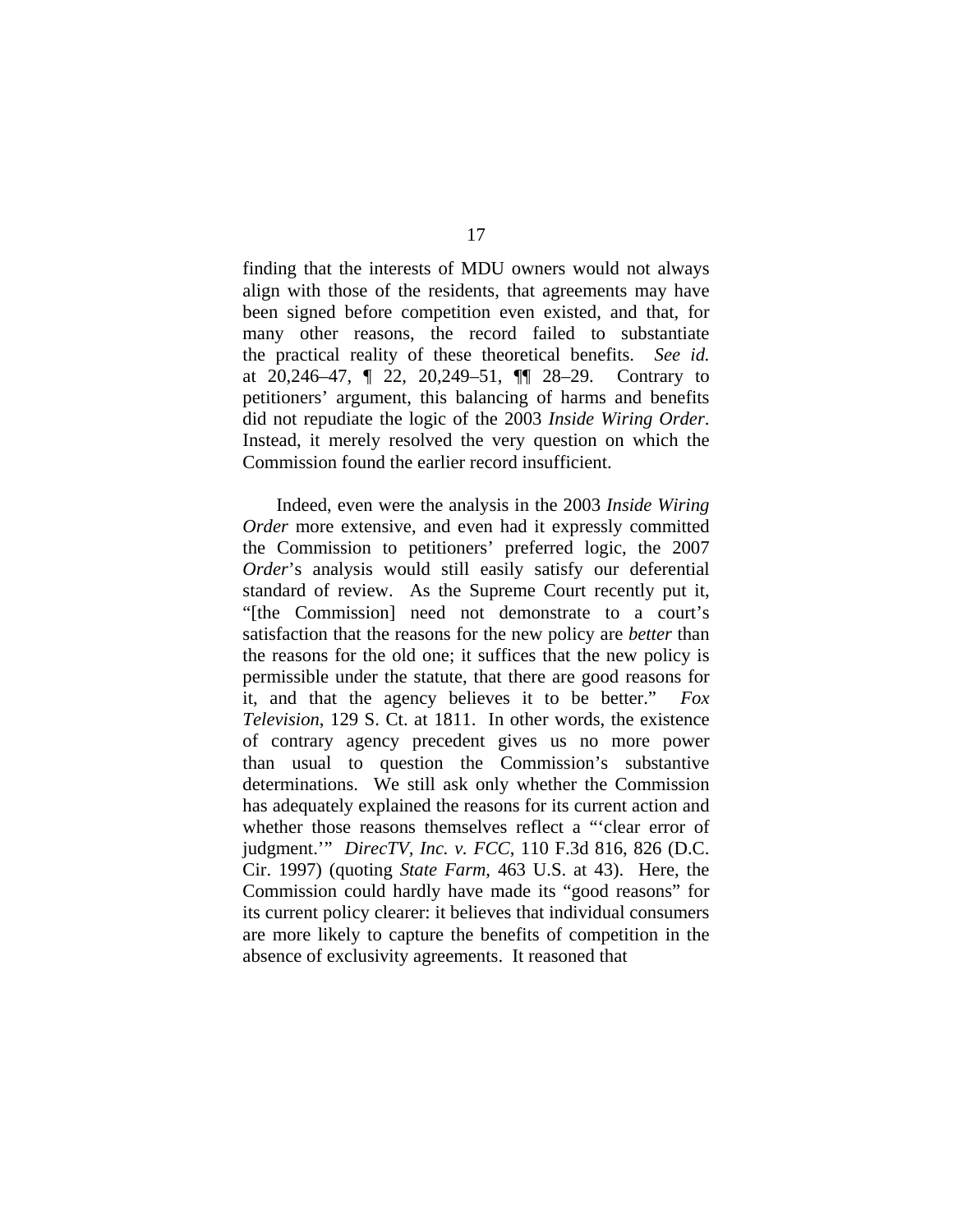although "competition for the MDU" may have some theoretical advantages in some cases over competition for individual consumers, it may not describe reality in many cases. Even if it does, in general we find that the best results for consumers come from preserving their ability to play an active role in making an individual choice rather than allowing cable operators using exclusivity clauses to foreclose individual choice. In addition, as noted above, exclusivity contracts tend to insulate the incumbent from any need to improve its service. Thus, we conclude that exclusivity clauses generally do not benefit MDU residents.

*Order*, 22 F.C.C.R. at 20,250, 1 28. Given this explanation, together with the rest of the Commission's extensive analysis of exclusivity contracts, we can easily see a clear articulation of the concerns driving its change in policy, as well as the basis for the new, reasonable inferences the Commission drew from a significantly updated record. This marks the limits of our review.

 Petitioners also dispute certain findings relevant to the Commission's decision, including the increased importance of triple play and the fact that incumbents are responding to this increased competition by using exclusivity agreements to "lock-up" large clients like MDUs. *Id.* at 20,240–41, ¶ 10. These findings rest on substantial record evidence, however, *see, e.g.*, *id.* at 20,240–41, ¶ 10 & nn.23–34, 20,243, ¶ 14 (discussing various commenters identifying exclusivity deals as locking out competitive providers), and the Commission reasonably explained that the lack of even more evidence of exclusivity clauses was attributable to the fact that "many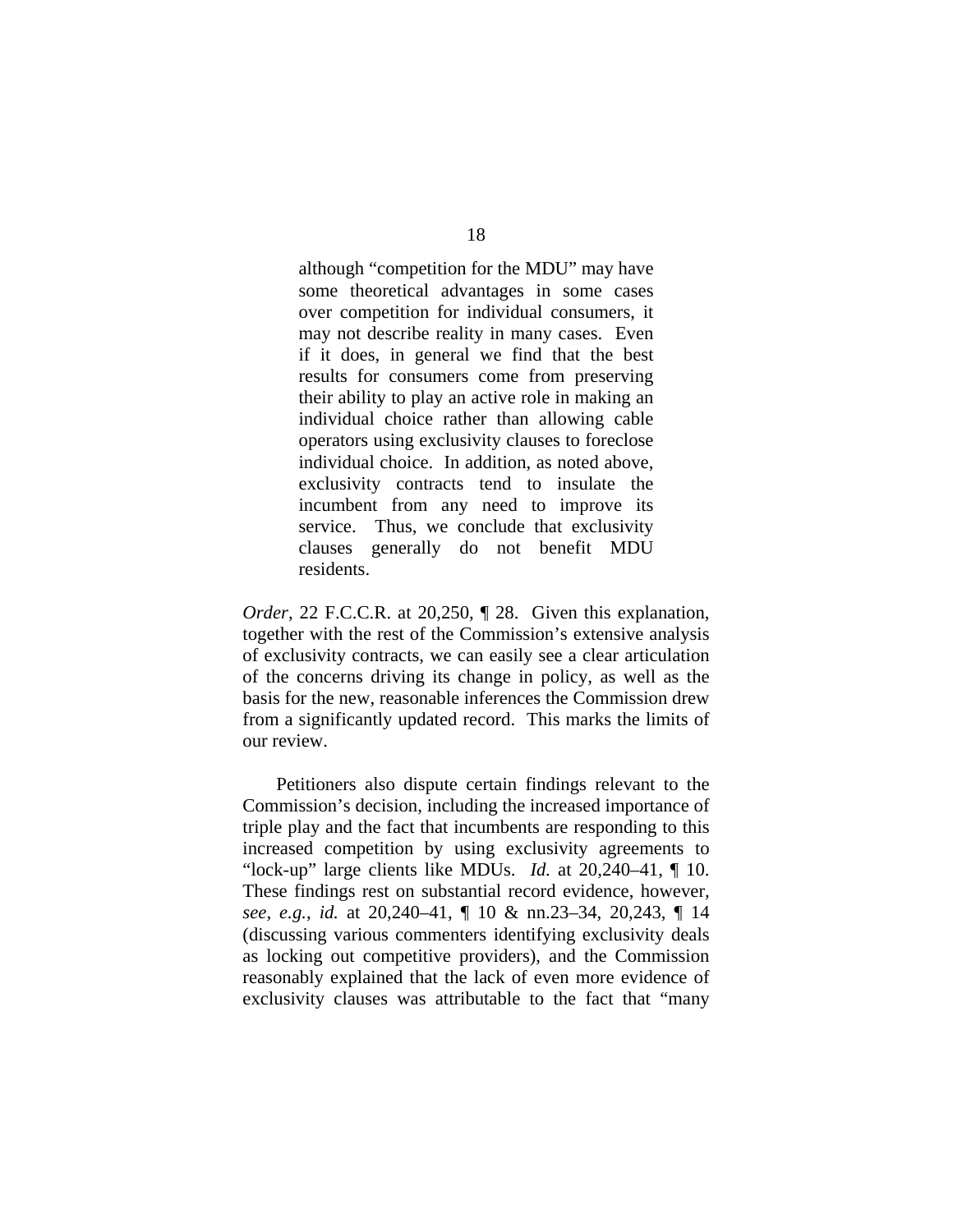MDU owners are unwilling or legally unable to make public the contracts containing them," *id.* at 20,242, ¶ 12. Thus, the Commission used the evidence before it to make a reasonable prediction about the likely present and future effects of changing competitive pressures on the cable market. In that setting, "[s]ubstantial evidence does not require a complete factual record—we must give appropriate deference to predictive judgments that necessarily involve the expertise and experience of the agency." *Time Warner Entm't Co. v. FCC*, 240 F.3d 1126, 1133 (D.C. Cir. 2001).

 Mounting a separate complaint, real estate petitioners argue that the Commission acted arbitrarily by rejecting their proposed alternative remedies, including case-by-case adjudication. This argument runs aground on bedrock administrative law, which puts "the choice . . . between proceeding by general rule or by individual, ad hoc litigation . . . primarily in the informed discretion of the administrative agency." *SEC v. Chenery Corp.*, 332 U.S. 194, 203 (1947). The case-by-case approach the MDU owners prefer makes sense in the context of the fact-specific, price-setting remedy contemplated by sections 628(d) and (e) for violations such as unfair refusals to deal. In the context of a general problem like exclusivity agreements, however, we see considerable wisdom in the Commission's determination to "avoid the burden that would be imposed by numerous individual adjudications," *Order*, 22 F.C.C.R. at 20,254, ¶ 38 a judgment petitioners have given us no reason to doubt.

### **IV.**

The final issue presented concerns the Commission's decision to apply its rule to existing contracts. According to petitioners, this amounts to "directly retroactive" action barred by the APA's requirement that "legislative rules . . . be given future effect only," *Chadmoore Comm'ns, Inc. v. FCC*,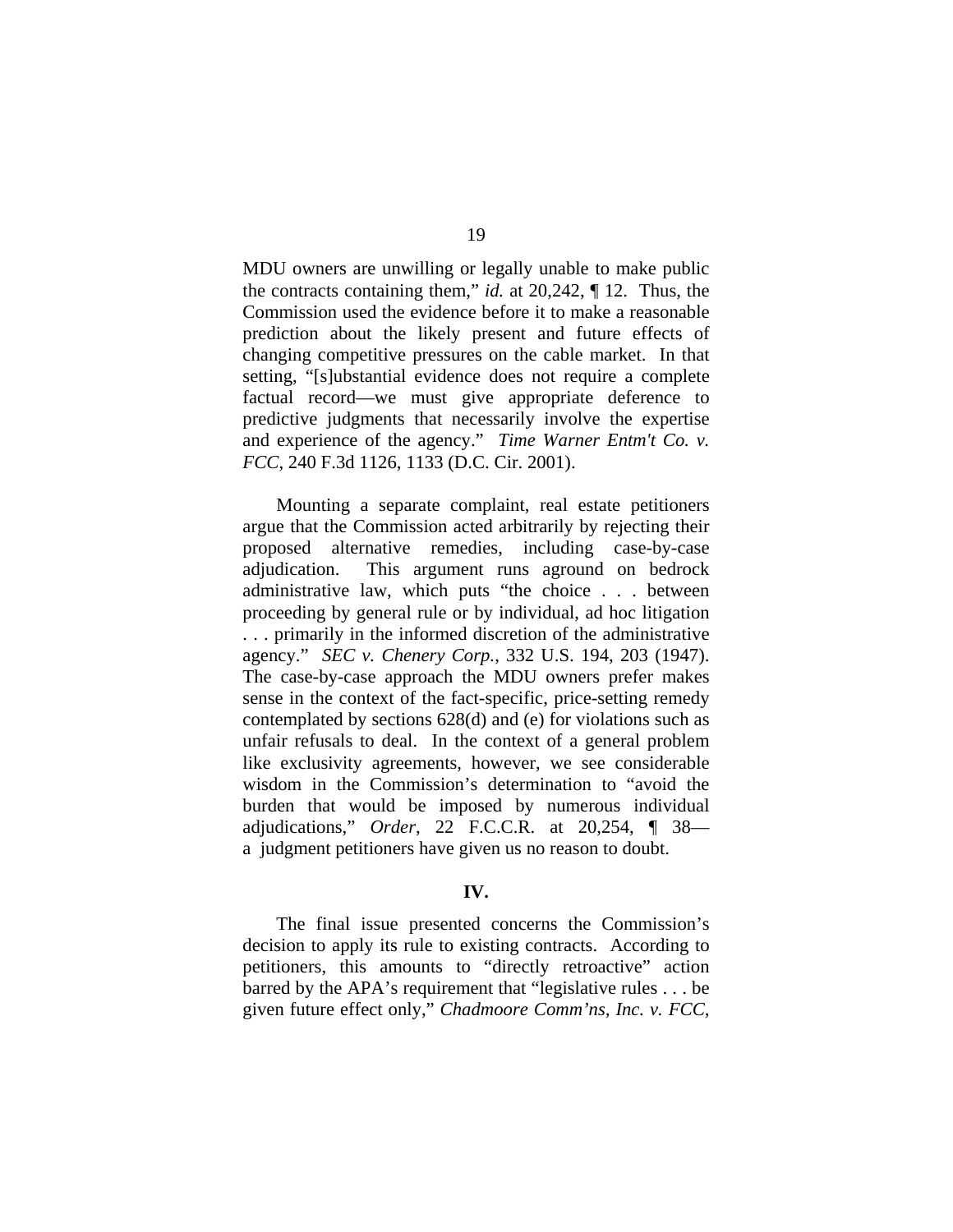113 F.3d 235, 240 (D.C. Cir. 1997) (internal quotation marks omitted), or, alternatively, to agency action with harmful, secondarily retroactive effects that the Commission failed to consider, *see, e.g.*, *Yakima Valley Cablevision, Inc. v. FCC*, 794 F.2d 737, 745 (D.C. Cir. 1986) ("[R]etroactive modification or rescission of [a] regulation can cause great mischief. An agency must balance this mischief against the salutary effects, if any, of retroactivity."). Neither argument persuades.

 First, we think it readily apparent that the Commission's action has only "future effect" as the APA and our precedents use that term. The exclusivity ban purports to alter only the present situation, not "the past legal consequences of past actions." *Mobile Relay Assocs. v. FCC*, 457 F.3d 1, 11 (D.C. Cir. 2006) (quoting *Bowen v. Georgetown Univ. Hosp*., 488 U.S. 204, 219 (1988) (Scalia, J., concurring)). Petitioners insist that under our precedent, "[t]he critical question" is only whether the Commission's rule "changes the legal landscape." *Nat'l Mining Ass'n v. Dep't of Labor*, 292 F.3d 849, 859 (D.C. Cir. 2002) (internal quotation marks omitted). Of course, if that were all it took to render a rule impermissible under the APA, it would spell the end of informal rulemaking. We have thus repeatedly made clear that an agency order that only "upsets expectations based on prior law is not retroactive," *Mobile Relay Assocs*., 457 F.3d at 11 (internal quotation marks omitted). That describes precisely this case. Here the Commission has impaired the future value of past bargains but has not rendered past actions illegal or otherwise sanctionable. "It is often the case that a business will undertake a certain course of conduct based on the current law, and will then find its expectations frustrated when the law changes." *Chem. Waste Mgmt. v. EPA*, 869 F.2d 1526, 1536 (D.C. Cir. 1989). Such expectations, however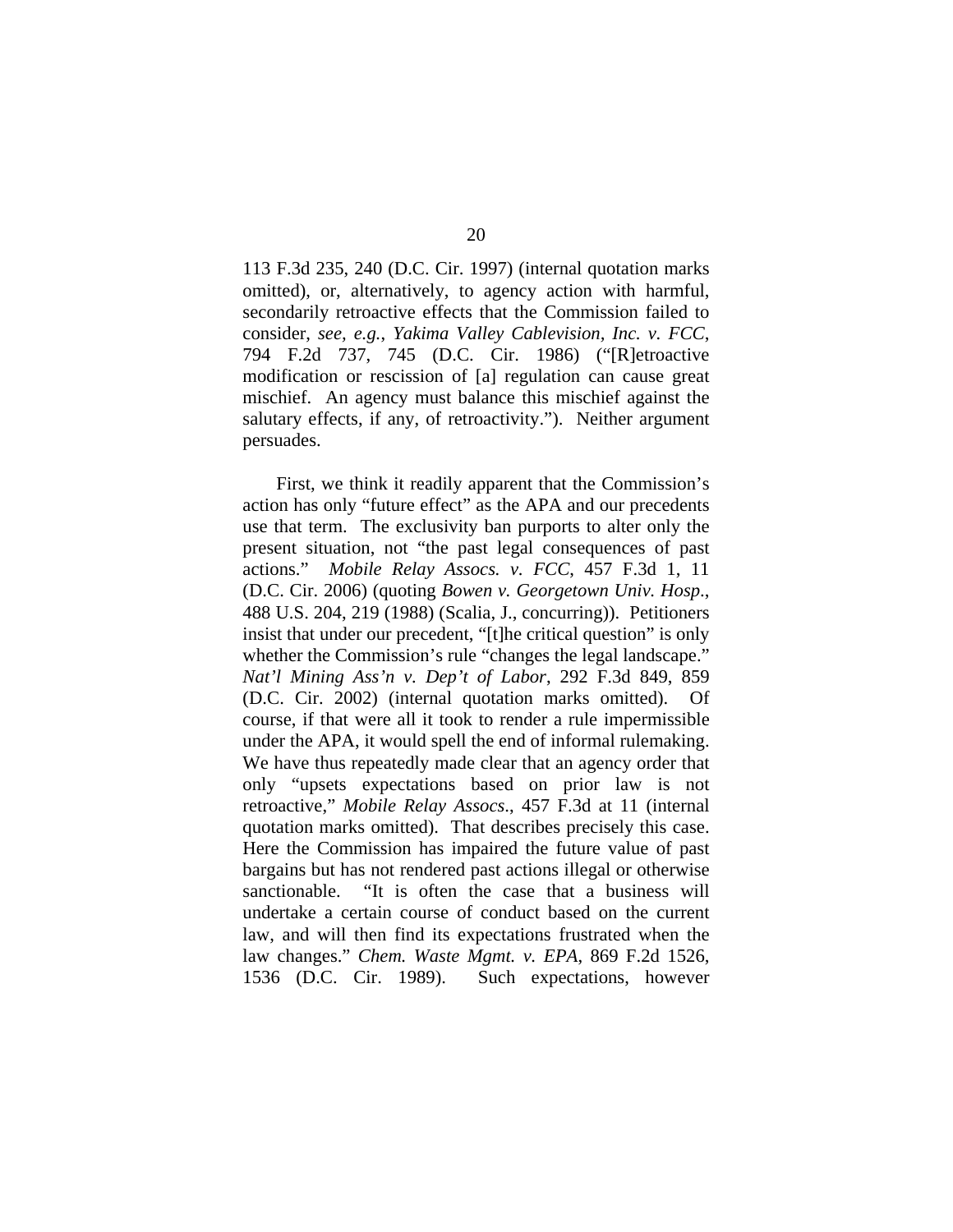legitimate, cannot furnish a sufficient basis for identifying impermissibly retroactive rules.

 Petitioners' alternative argument regarding secondary retroactivity fares somewhat better, but not well enough. Our case law does require that agencies balance the harmful "secondary retroactivity" of upsetting prior expectations or existing investments against the benefits of applying their rules to those preexisting interests. *See, e.g.*, *Bergerco Canada v. U.S. Treasury Dep't*, 129 F.3d 189, 192–93 (D.C. Cir. 1997). And by significantly altering the bargained-for benefits of now-unenforceable exclusivity agreements, the Commission has undoubtedly created the kinds of secondary retroactive effects that require agency attention and balancing. Petitioners' argument nonetheless fails for an obvious reason: the Commission did expressly consider the relative benefits and burdens of applying its rule to existing contracts and, after extensive analysis, concluded that banning enforcement of existing contracts was essential. *Order*, 22 F.C.C.R. at 20,252–53, ¶ 35–37. The Commission found it "strongly in the public interest" to prevent the harms from existing contracts "to continue for years," or to "continue indefinitely in the cases of exclusivity clauses that last perpetually." *Id.* at 20,252, ¶ 35. Legitimate expectations, it noted, were left largely undisturbed, because "[t]he lawfulness of exclusivity clauses ha[d] been under [the Commission's] active scrutiny for a decade," and both the Commission and several individual states had already taken similar actions. *Id.* at 20,252–53, ¶ 36. Finally, the Commission explained that incumbent operators would continue to reap the benefits of their natural monopolies, as they "will still be able to use their equipment in MDUs to provide service to residents who wish to continue to subscribe to their services." *Id.* at 20,253, ¶ 37.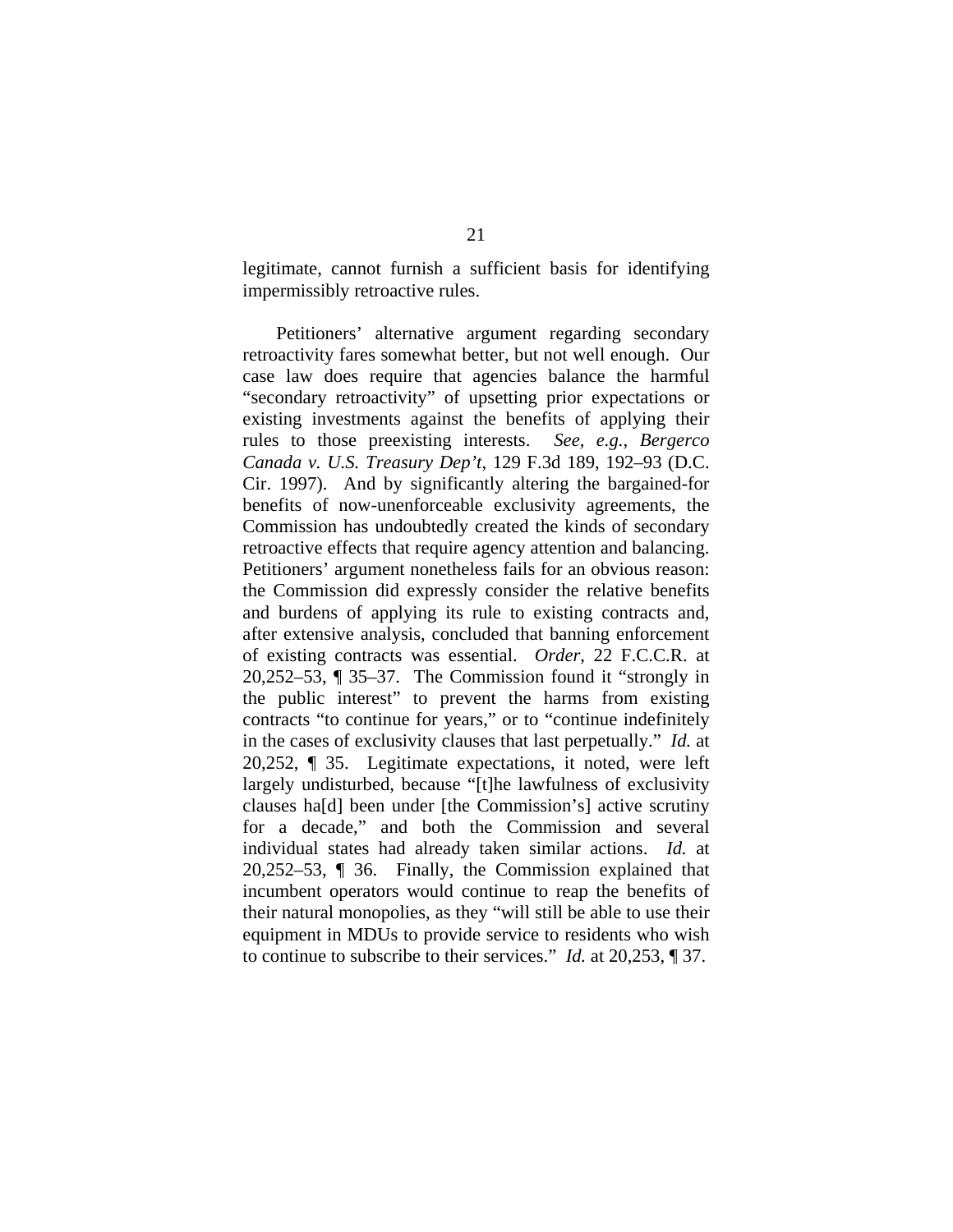Once again, we think this extensive discussion easily satisfies the Commission's obligation under our deferential standard of review. The Commission balanced benefits against harms and expressly determined that applying the rule to existing contracts was worth its costs. Indeed, it devoted as much analysis to this narrow issue as it did to the entire question of exclusivity contracts in the 2003 *Inside Wiring Order* on which petitioners claim they reasonably relied. Thus, although petitioners believe that the 2003 order promised them that their exclusivity deals would remain valid, we agree with the Commission that any cautious administrative lawyer would have understood that the Commission could later take precisely the action it decided against in 2003. That agencies may change their minds is, after all, a matter of hornbook law—all the more so where, as here, the initial decision not to act was based on the insufficiency of the record. We thus see nothing unreasonable in the Commission's balancing of the benefits and costs and, following familiar principles of judicial review, we decline to rebalance those factors for ourselves.

# **V.**

In sum, we see the challenged order as fully authorized by section 628 and the product of careful agency reconsideration. The petitions for review are denied.

*So ordered.*